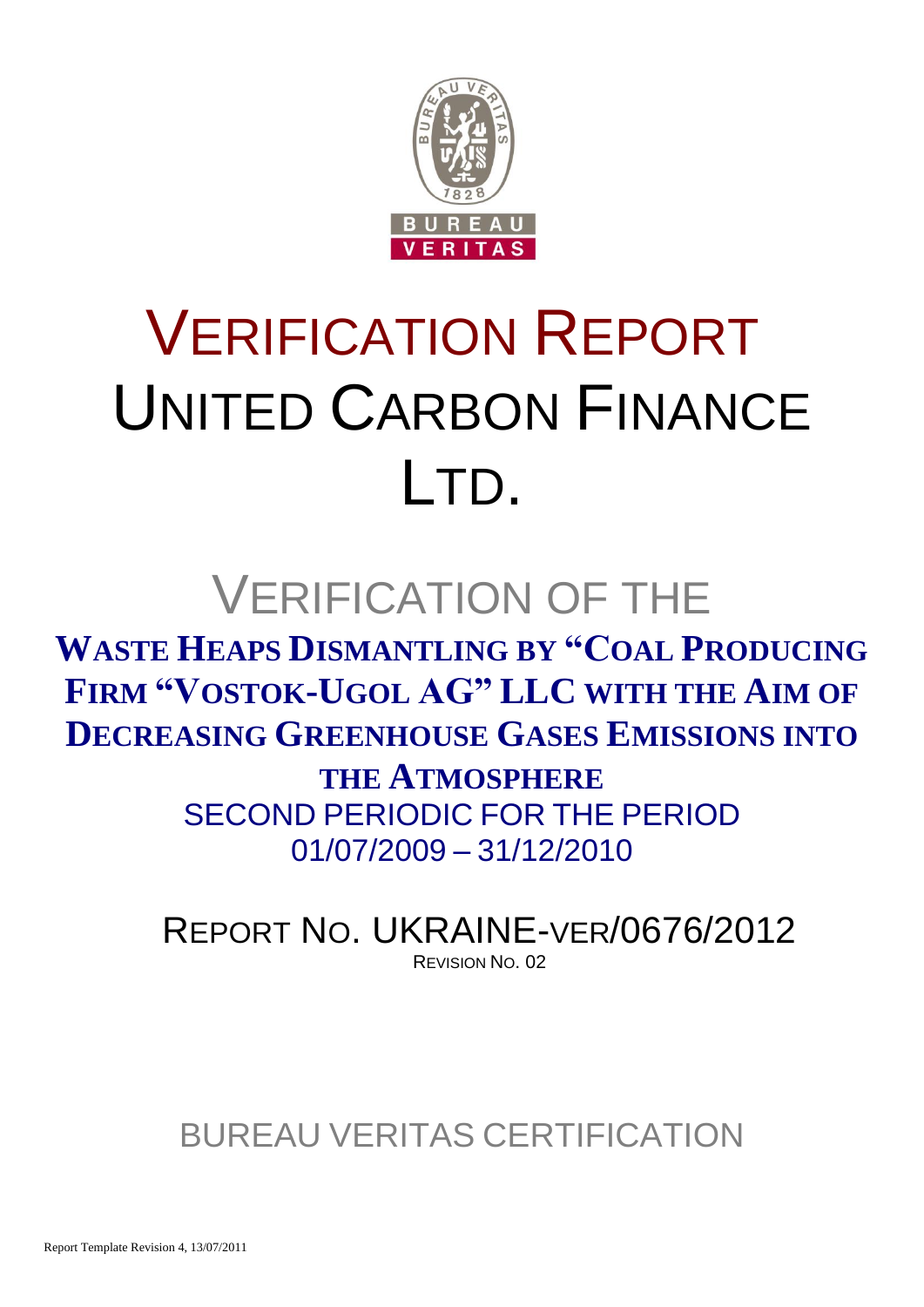

#### VERIFICATION REPORT

| Date of first issue:<br>07/08/2012                                                                                                                                                                                                                                                                                                                    | Organizational unit:<br><b>Bureau Veritas Certification</b><br><b>Holding SAS</b>                                                                                                                                                                                                                                                                                                                                                                                                                                                                                                                                                                                                       |  |  |  |  |  |
|-------------------------------------------------------------------------------------------------------------------------------------------------------------------------------------------------------------------------------------------------------------------------------------------------------------------------------------------------------|-----------------------------------------------------------------------------------------------------------------------------------------------------------------------------------------------------------------------------------------------------------------------------------------------------------------------------------------------------------------------------------------------------------------------------------------------------------------------------------------------------------------------------------------------------------------------------------------------------------------------------------------------------------------------------------------|--|--|--|--|--|
| Client:<br>United Carbon Finance Ltd.                                                                                                                                                                                                                                                                                                                 | Client ref.:<br><b>Tahir Musayev</b>                                                                                                                                                                                                                                                                                                                                                                                                                                                                                                                                                                                                                                                    |  |  |  |  |  |
| Summary:<br>Supervisory Committee, as well as the host country criteria.                                                                                                                                                                                                                                                                              | Bureau Veritas Certification has made the second periodic verification of the "Waste Heaps Dismantling by<br>"Coal Producing Firm "Vostok-Ugol AG" LLC with the Aim of Decreasing Greenhouse Gases Emissions into<br>the Atmosphere" project of Coal Producing Firm "Vostok-Ugol AG" located in Sverdlovsk and Rovenky Towns,<br>Luhansk regions, Ukraine, and applying JI specific approach, on the basis of UNFCCC criteria for the JI, as<br>well as criteria given to provide for consistent project operations, monitoring and reporting. UNFCCC criteria<br>refer to Article 6 of the Kyoto Protocol, the JI rules and modalities and the subsequent decisions by the JI          |  |  |  |  |  |
|                                                                                                                                                                                                                                                                                                                                                       | The verification scope is defined as a periodic independent review and ex post determination by the Accredited<br>Entity of the monitored reductions in GHG emissions during defined verification period, and consisted of the<br>following three phases: i) desk review of the monitoring report against project design and the baseline and<br>monitoring plan; ii) follow-up interviews with project stakeholders; iii) resolution of outstanding issues and the<br>issuance of the final verification report and opinion. The overall verification, from Contract Review to<br>Verification Report & Opinion, was conducted using Bureau Veritas Certification internal procedures. |  |  |  |  |  |
| Actions Requests (CR, CAR and FAR), presented in Appendix A.                                                                                                                                                                                                                                                                                          | The first output of the verification process is a list of Clarification, Corrective Actions Requests, Forward                                                                                                                                                                                                                                                                                                                                                                                                                                                                                                                                                                           |  |  |  |  |  |
|                                                                                                                                                                                                                                                                                                                                                       | In summary, Bureau Veritas Certification confirms that the project is implemented as planned and described in<br>approved project design documents. Installed equipment being essential for generating emission reduction<br>runs reliably and is calibrated appropriately. The monitoring system is in place and the project is generating<br>GHG emission reductions. The GHG emission reduction is calculated accurately and without material errors,<br>omissions, or misstatements, and the ERUs issued totalize 1955673 tonnes of CO2 equivalent for the<br>monitoring period from 01/07/2009 to 31/12/2010.                                                                      |  |  |  |  |  |
|                                                                                                                                                                                                                                                                                                                                                       | Our opinion relates to the project's GHG emissions and resulting GHG emission reductions reported and<br>related to the approved project baseline and monitoring, and its associated documents.                                                                                                                                                                                                                                                                                                                                                                                                                                                                                         |  |  |  |  |  |
| Subject Group:<br>Report No.:<br>UKRAINE-ver/0676/2012<br>JI                                                                                                                                                                                                                                                                                          |                                                                                                                                                                                                                                                                                                                                                                                                                                                                                                                                                                                                                                                                                         |  |  |  |  |  |
| Project title:<br>"Waste Heaps Dismantling by "Coal Producing Firm<br>"Vostok-Ugol AG" LLC with the Aim of Decreasing<br>Greenhouse Gases Emissions into the Atmosphere"<br>Work carried out by:<br>Kateryna Zinevych - Team Leader, Lead Verifier<br>Sergiy Kustovskyy - Team Member, Verifier<br>Vladimir Lukin - Team member, Technical specialist |                                                                                                                                                                                                                                                                                                                                                                                                                                                                                                                                                                                                                                                                                         |  |  |  |  |  |
| Work reviewed by:<br>Ivan Sokolov - Internal Technical Reviewer<br>Alexey Kulakov - Technical Specialist                                                                                                                                                                                                                                              | $\times$<br>No distribution without permission from the<br>Client or responsible organizational unit                                                                                                                                                                                                                                                                                                                                                                                                                                                                                                                                                                                    |  |  |  |  |  |
| Work approved by:<br>Ivan Sokolov - Climate Change Operational<br>Bureau<br>Manager                                                                                                                                                                                                                                                                   | Limited distribution                                                                                                                                                                                                                                                                                                                                                                                                                                                                                                                                                                                                                                                                    |  |  |  |  |  |
| Date of this revision:<br>Rev. No.:<br>02<br>07/09/2012<br>28                                                                                                                                                                                                                                                                                         | Number of pages:<br>Unrestricted distribution                                                                                                                                                                                                                                                                                                                                                                                                                                                                                                                                                                                                                                           |  |  |  |  |  |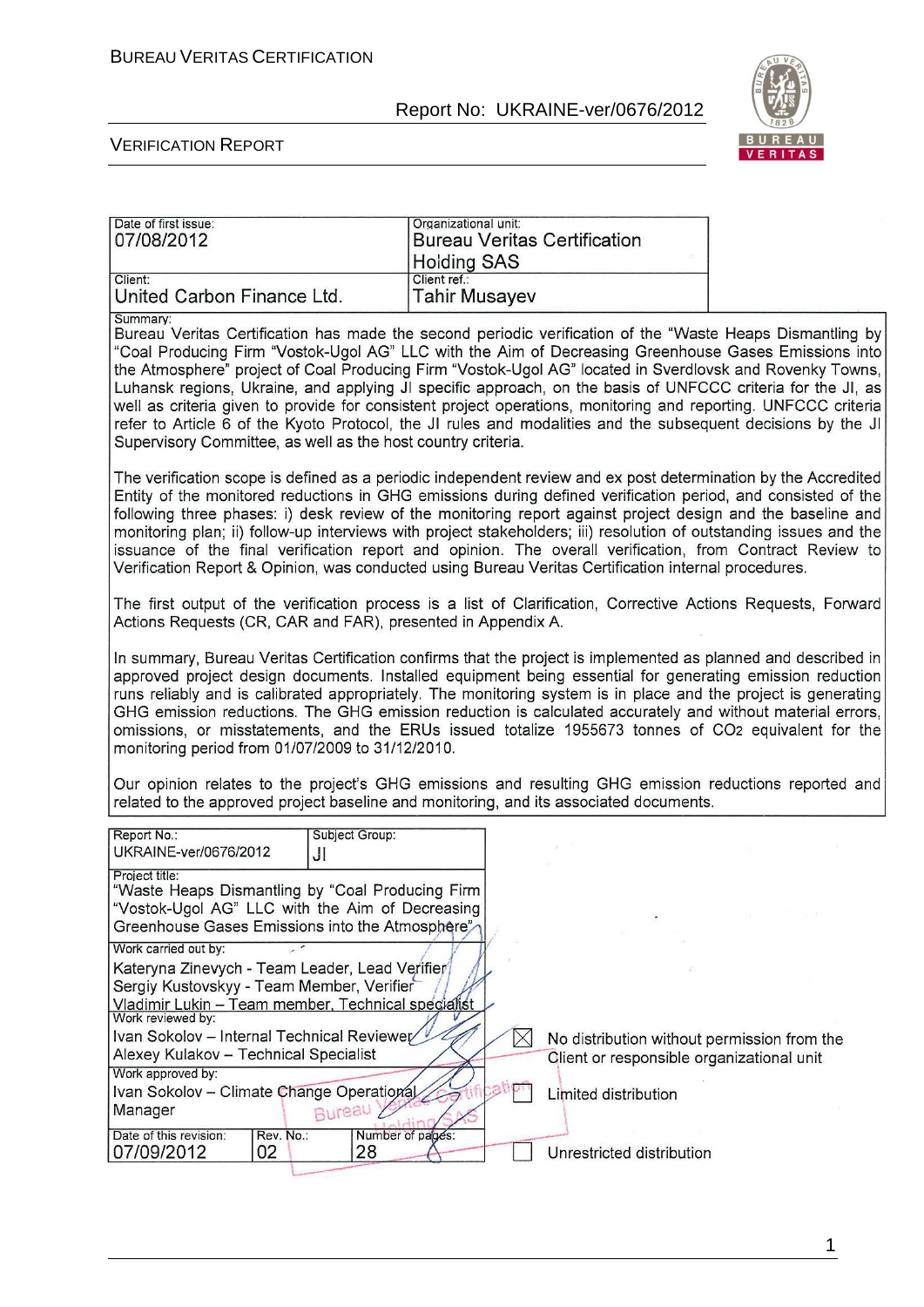VERIFICATION REPORT

| 1<br>1.1       | Objective                                                                      | 3              |
|----------------|--------------------------------------------------------------------------------|----------------|
| 1.2            | Scope                                                                          | 3              |
| 1.3            | <b>Verification Team</b>                                                       | 3              |
| $\overline{2}$ |                                                                                | $\overline{4}$ |
| 2.1            | <b>Review of Documents</b>                                                     | $\overline{4}$ |
| 2.2            | Follow-up Interviews                                                           | $\overline{4}$ |
| 2.3            | Resolution of Clarification, Corrective and Forward Action Requests            | 5              |
| 3              |                                                                                |                |
| 3.1            | Remaining issues and FARs from previous verifications                          | 6              |
| 3.2            | Project approval by Parties involved (90-91)                                   | 6              |
| 3.3            | Project implementation (92-93)                                                 | 6              |
| 3.4            | Compliance of the monitoring plan with the monitoring methodology<br>$(94-98)$ | $\overline{7}$ |
| 3.5            | Revision of monitoring plan (99-100)                                           | 8              |
| 3.6            | Data management (101)                                                          | 8              |
| 3.7            | Verification regarding programmes of activities (102-110)                      | 8              |
| 4              |                                                                                |                |
| 5              |                                                                                |                |
|                |                                                                                |                |

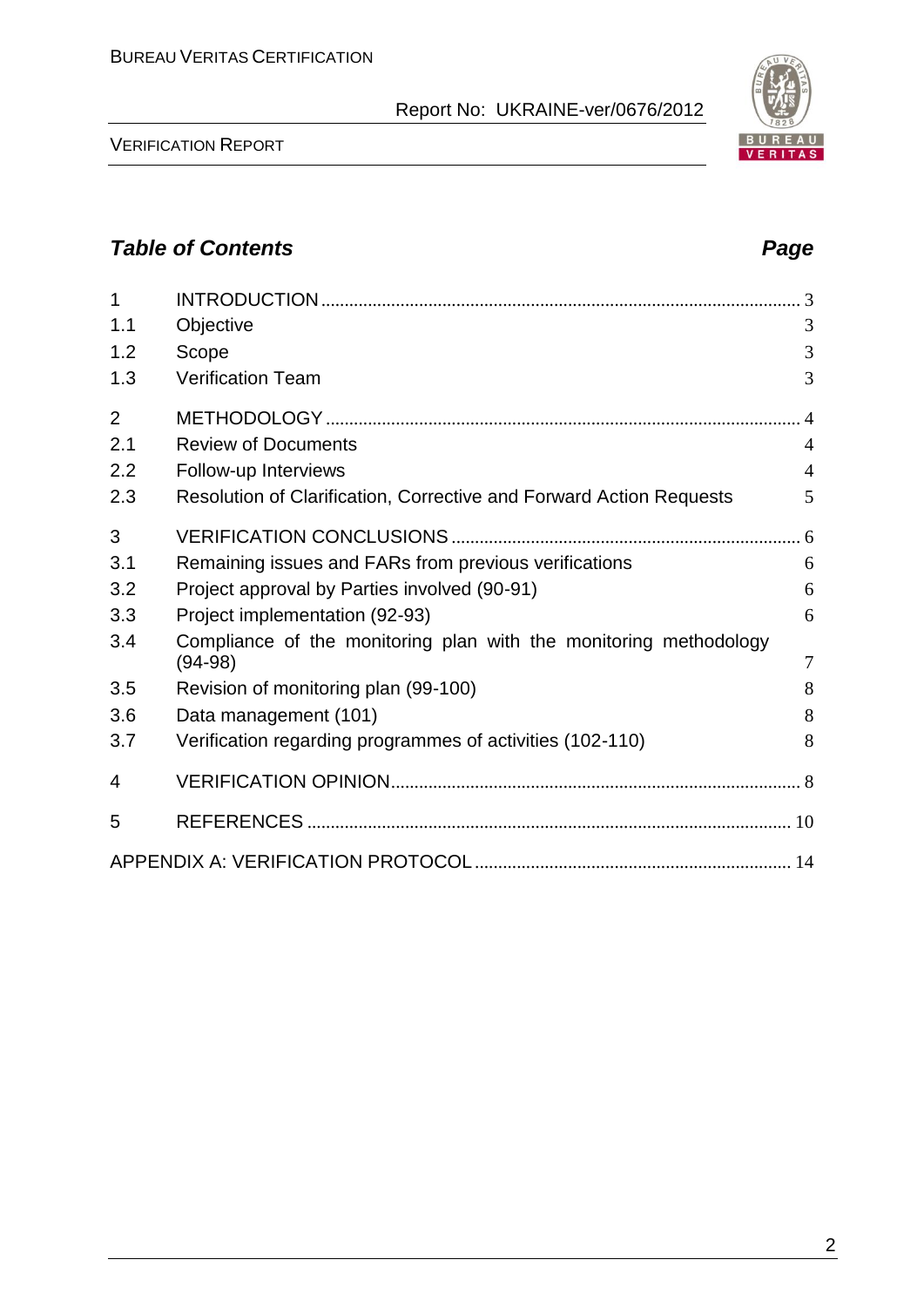

VERIFICATION REPORT

#### **1 INTRODUCTION**

United Carbon Finance Ltd. has commissioned Bureau Veritas Certification to verify the emissions reductions of its JI project "Waste Heaps Dismantling by "Coal Producing Firm "Vostok-Ugol AG" LLC with the Aim of Decreasing Greenhouse Gases Emissions into the Atmosphere" (hereafter called "the project") at Sverdlovsk, Rovenky towns, Luhansk region, Ukraine.

This report summarizes the findings of the verification of the project, performed on the basis of UNFCCC criteria, as well as criteria given to provide for consistent project operations, monitoring and reporting.

#### **1.1 Objective**

Verification is the periodic independent review and ex post determination by the Accredited Independent Entity of the monitored reductions in GHG emissions during defined verification period.

The objective of verification can be divided in Initial Verification and Periodic Verification.

UNFCCC criteria refer to Article 6 of the Kyoto Protocol, the JI rules and modalities and the subsequent decisions by the JI Supervisory Committee, as well as the host country criteria.

#### **1.2 Scope**

The verification scope is defined as an independent and objective review of the project design document, the project's baseline study, monitoring plan and monitoring report, and other relevant documents. The information in these documents is reviewed against Kyoto Protocol requirements, UNFCCC rules and associated interpretations.

The verification is not meant to provide any consulting towards the Client. However, stated requests for clarifications, corrective and/or forward actions may provide input for improvement of the project monitoring towards reductions in the GHG emissions.

#### **1.3 Verification Team**

The verification team consists of the following personnel:

Kateryna Zinevych Bureau Veritas Certification Team Leader, Climate Change Lead Verifier

Sergiy Kustovskyy Bureau Veritas Certification Team Member, Climate Change Verifier

Vladimir Lukin Bureau Veritas Certification Technical specialist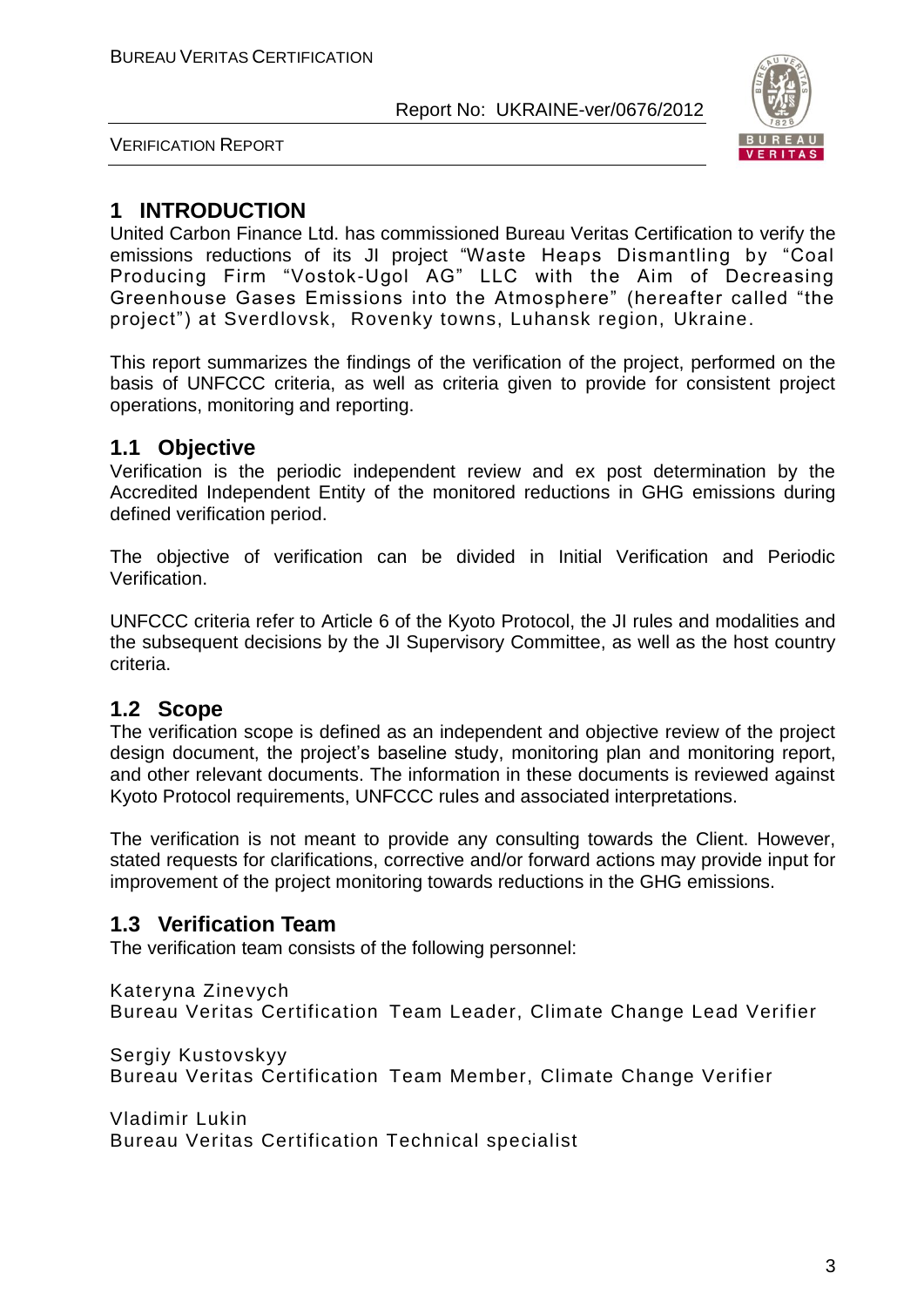

This determination report was reviewed by:

Ivan Sokolov Bureau Veritas Certification Internal Technical Reviewer

Alexey Kulakov Bureau Veritas Certification Technical Specialist

#### **2 METHODOLOGY**

The overall verification, from Contract Review to Verification Report & Opinion, was conducted using Bureau Veritas Certification internal procedures.

In order to ensure transparency, a verification protocol was customized for the project, according to the version 01 of the Joint Implementation Determination and Verification Manual, issued by the Joint Implementation Supervisory Committee at its 19 meeting on 04/12/2009. The protocol shows, in a transparent manner, criteria (requirements), means of verification and the results from verifying the identified criteria. The verification protocol serves the following purposes:

- It organizes, details and clarifies the requirements a JI project is expected to meet;
- It ensures a transparent verification process where the verifier will document how a particular requirement has been verified and the result of the verification.

The completed verification protocol is enclosed in Appendix A to this report.

#### **2.1 Review of Documents**

The Monitoring Report (MR) submitted by United Carbon Finance Ltd. and additional background documents related to the project design and baseline, i.e. country Law, Project Design Document (PDD) and/or Guidance on criteria for baseline setting and monitoring, Host party criteria, Kyoto Protocol, Clarifications on Verification Requirements to be Checked by an Accredited Independent Entity were reviewed.

The verification findings presented in this report relate to the Monitoring Report version(s) 01, 02 and project as described in the determined PDD.

#### **2.2 Follow-up Interviews**

On 06/08/2012 Bureau Veritas Certification performed on-site interviews with project stakeholders to confirm selected information and to resolve issues identified in the document review. Representatives of United Carbon Finance Ltd. and "Coal Producing Firm "Vostok-Ugol AG" LLC were interviewed (see References). The main topics of the interviews are summarized in Table 1.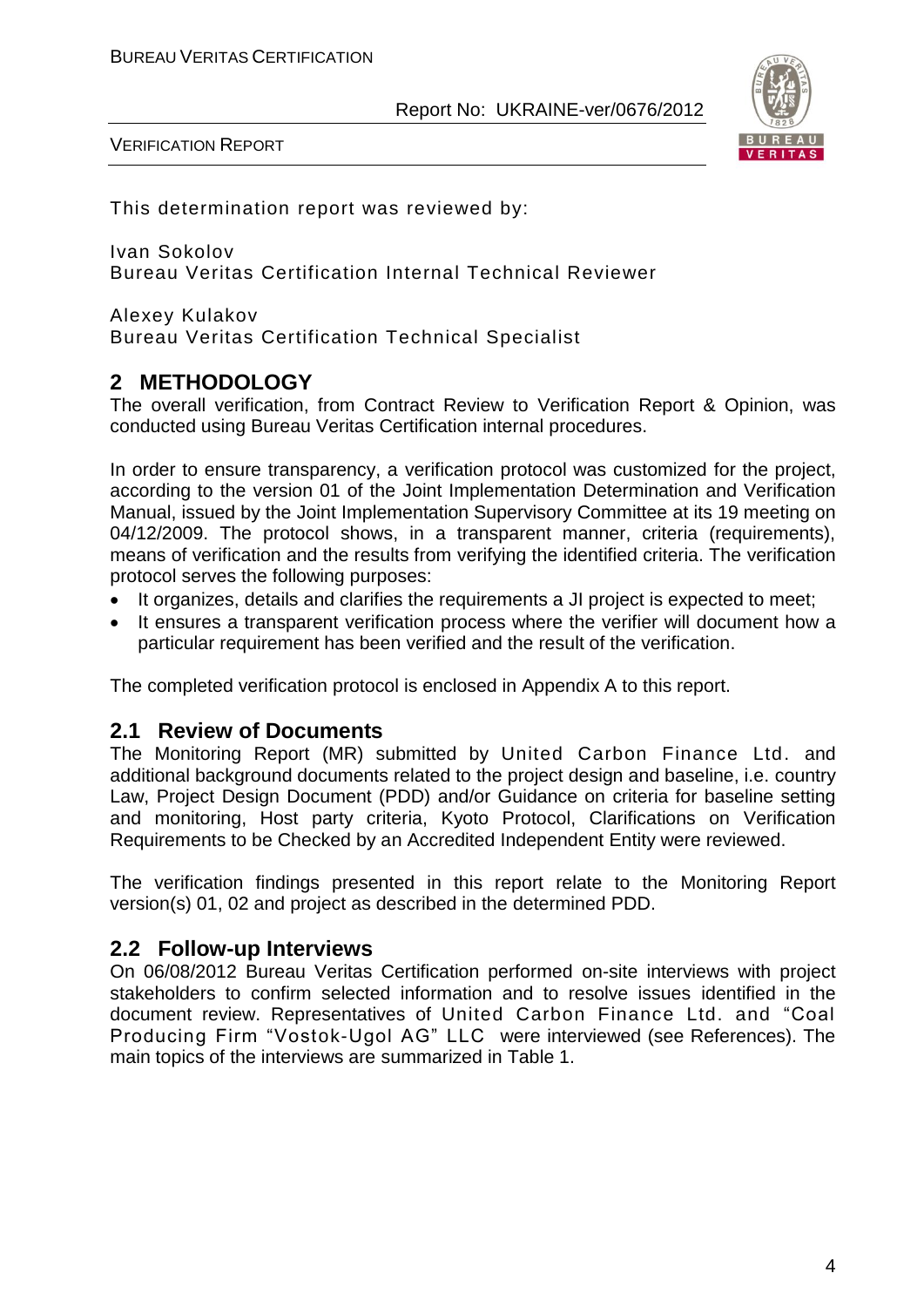

VERIFICATION REPORT

#### **Table 1 Interview topics**

| Interviewed<br>organization                                  | <b>Interview topics</b>                                                                                                                                                                                                                                                                           |
|--------------------------------------------------------------|---------------------------------------------------------------------------------------------------------------------------------------------------------------------------------------------------------------------------------------------------------------------------------------------------|
| Coal Producing <sup>1</sup><br>Firm "Vostok-<br>Ugol AG" LLC | Organizational structure<br>Responsibilities and authorities<br>Roles and responsibilities for data collection and<br>processing<br>Installation of equipment<br>Data logging, archiving and reporting<br>Metering equipment control<br>Metering record keeping system, database<br>IT management |
| <b>United Carbon</b>                                         | Training of personnel<br>Quality management procedures and technology<br>Internal audits and check-ups<br>Baseline methodology                                                                                                                                                                    |
| Finance Ltd.                                                 | Monitoring plan<br>Monitoring report<br><b>Excel spreadsheets</b>                                                                                                                                                                                                                                 |

#### **2.3 Resolution of Clarification, Corrective and Forward Action Requests**

The objective of this phase of the verification is to raise the requests for corrective actions and clarification and any other outstanding issues that needed to be clarified for Bureau Veritas Certification positive conclusion on the GHG emission reduction calculation.

If the Verification Team, in assessing the monitoring report and supporting documents, identifies issues that need to be corrected, clarified or improved with regard to the monitoring requirements, it should raise these issues and inform the project participants of these issues in the form of:

(a) Corrective action request (CAR), requesting the project participants to correct a mistake that is not in accordance with the monitoring plan;

(b) Clarification request (CL), requesting the project participants to provide additional information for the Verification Team to assess compliance with the monitoring plan;

(c) Forward action request (FAR), informing the project participants of an issue, relating to the monitoring that needs to be reviewed during the next verification period.

The Verification Team will make an objective assessment as to whether the actions taken by the project participants, if any, satisfactorily resolve the issues raised, if any, and should conclude its findings of the verification.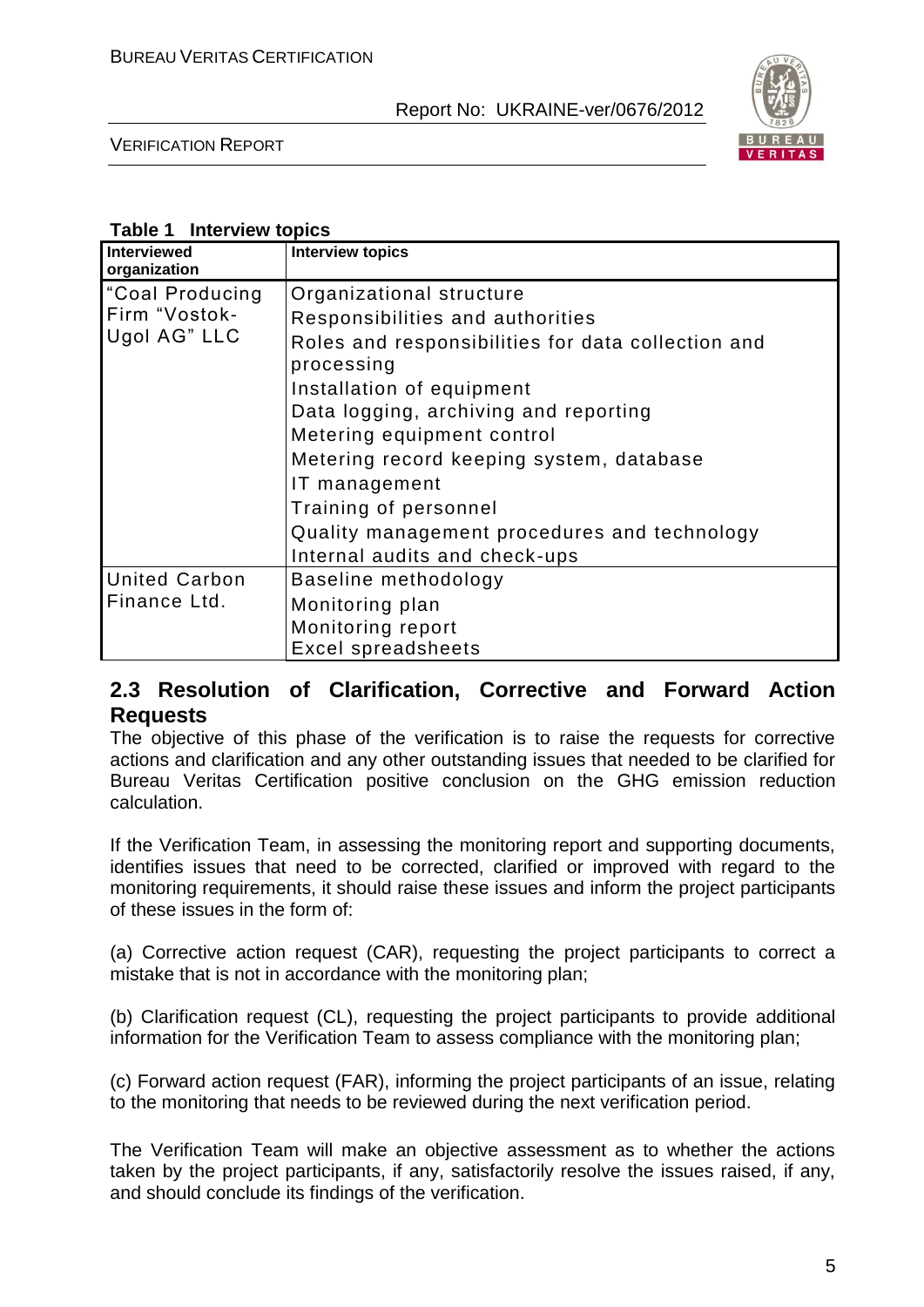

VERIFICATION REPORT

To guarantee the transparency of the verification process, the concerns raised are documented in more detail in the verification protocol in Appendix A.

#### **3 VERIFICATION CONCLUSIONS**

In the following sections, the conclusions of the verification are stated.

The findings from the desk review of the original monitoring documents and the findings from interviews during the follow up visit are described in the Verification Protocol in Appendix A.

The Clarification, Corrective and Forward Action Requests are stated, where applicable, in the following sections and are further documented in the Verification Protocol in Appendix A. The verification of the Project resulted in 10 Corrective Action Requests and 2 Clarification Requests.

The number between brackets at the end of each section corresponds to the DVM paragraph.

#### **3.1 Remaining issues and FARs from previous verifications**

No FARs were raised during previous verification.

#### **3.2 Project approval by Parties involved (90-91)**

Written project approval by the Ukraine #2431/23/7 dated 31/08/2012 has been issued by the State Environmental Investment Agency of Ukraine.

Written project approval by the Netherland Designated Focal Point was received for the proposed project, reference 2011JI46, dated 22/11/2011.

The abovementioned written approvals are unconditional.

The identified areas of concern as to the Project approval by Parties involved, project participants responses and Bureau Veritas Certification's conclusions are described in Appendix A to this report (refer to CAR 01, CAR 02).

#### **3.3 Project implementation (92-93)**

The proposed project is a progressive project that envisages processing and dismantling of the waste heaps, which are located in Luhansk Region of Ukraine.

The main idea of the project is to process waste heaps originated due to coal extraction from mines. Coal extraction from the mine's waste heap will prevent greenhouse gas emissions into the atmosphere as if in the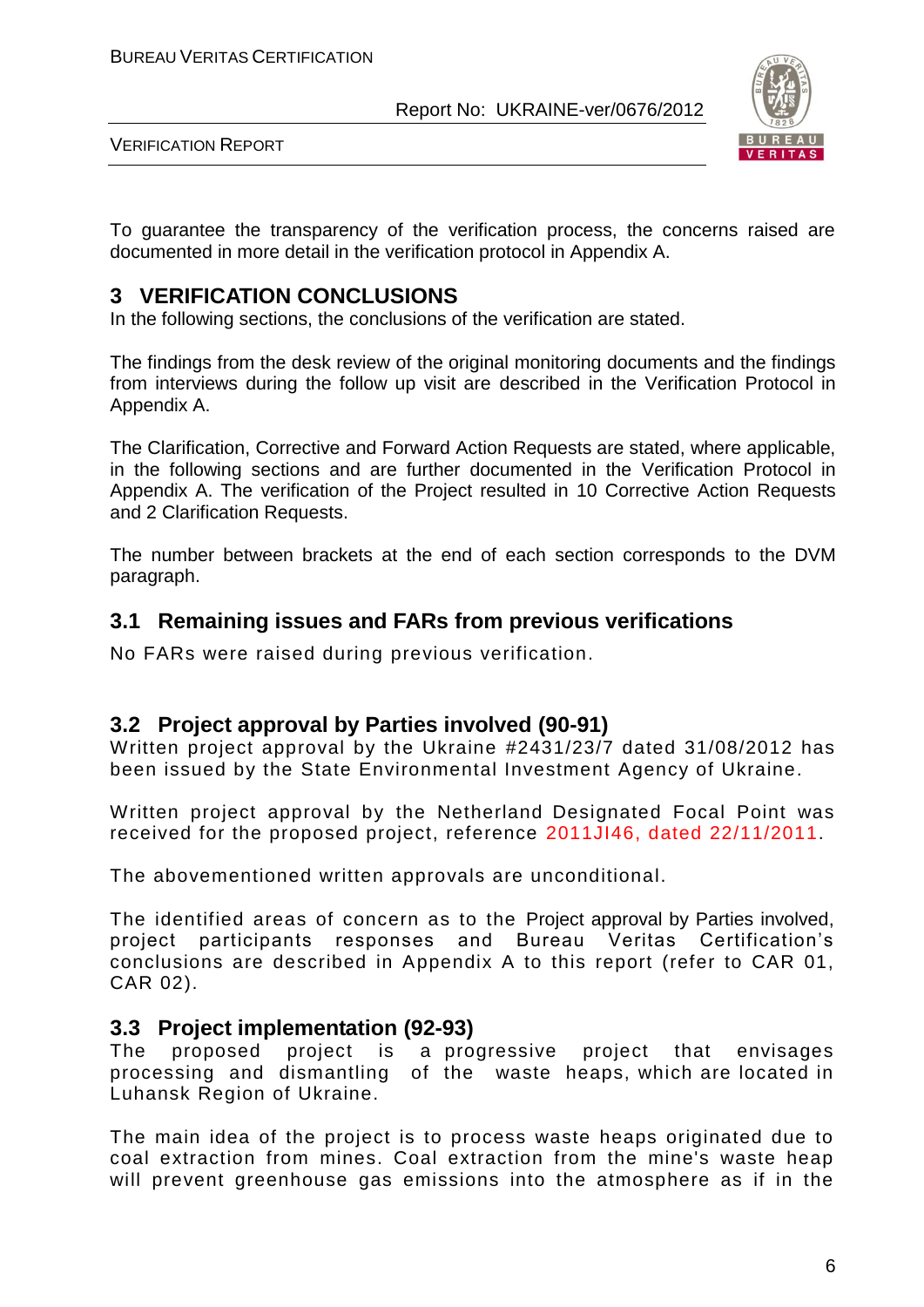

VERIFICATION REPORT

case of spontaneous burning and will produce additional amount of coal instead of its mining. Emission reductions due to the implementation of this project will come from three major sources:

- Removing the source of green-house gas emissions from the burning / slow burning waste heap by the extraction of non-combusted coal contained in a waste heap;

Negative leakage through reduced fugitive emissions of methane due to the replacement of coal that would have been mined, by the coal extracted from the heap under the project activity.

Reduce electricity consumption at waste heap dismantling in comparison with energy consumption at coal mine.

The Project is aimed at coal extraction from the mine's waste heaps of Luhansk Region of Ukraine. These waste heaps have been accumulated some time before the start of the project activity from the mining waste of underground mines. Project activity will prevent greenhouse gas emissions into the atmosphere during combustion of the heaps and will contribute an additional amount of coal, without the need for minin g. The Project activities include installation of the equipment for coal extraction and beneficiation near the processing waste heaps and applying special machinery that will perform preparation, loading and transportation of the rock from the waste heaps to the beneficiation factory. After purifying of the matter, the extracted coal will be sold for heat and power generation and the remaining bare rock will be utilized for land engineering and road building.

The project has been operational for the whole monitoring period.

The identified areas of concern as to the project implementation, project participants responses and Bureau Veritas Certification's conclusions are described in Appendix A to this report (refer to CL 01, CL 02).

#### **3.4 Compliance of the monitoring plan with the monitoring methodology (94-98)**

The monitoring occurred in accordance with the monitoring plan included in the PDD regarding which the determination has been deemed final and is so listed on the UNFCCC JI website.

For calculating the emission reductions, key factors influencing the baseline emissions and the activity level of the project and the emissions as well as risks associated with the project were taken into account, as appropriate.

Data sources used for calculating emission reductions are clearly identified, reliable and transparent.

Emission factors, including default emission factors, are selected by carefully balancing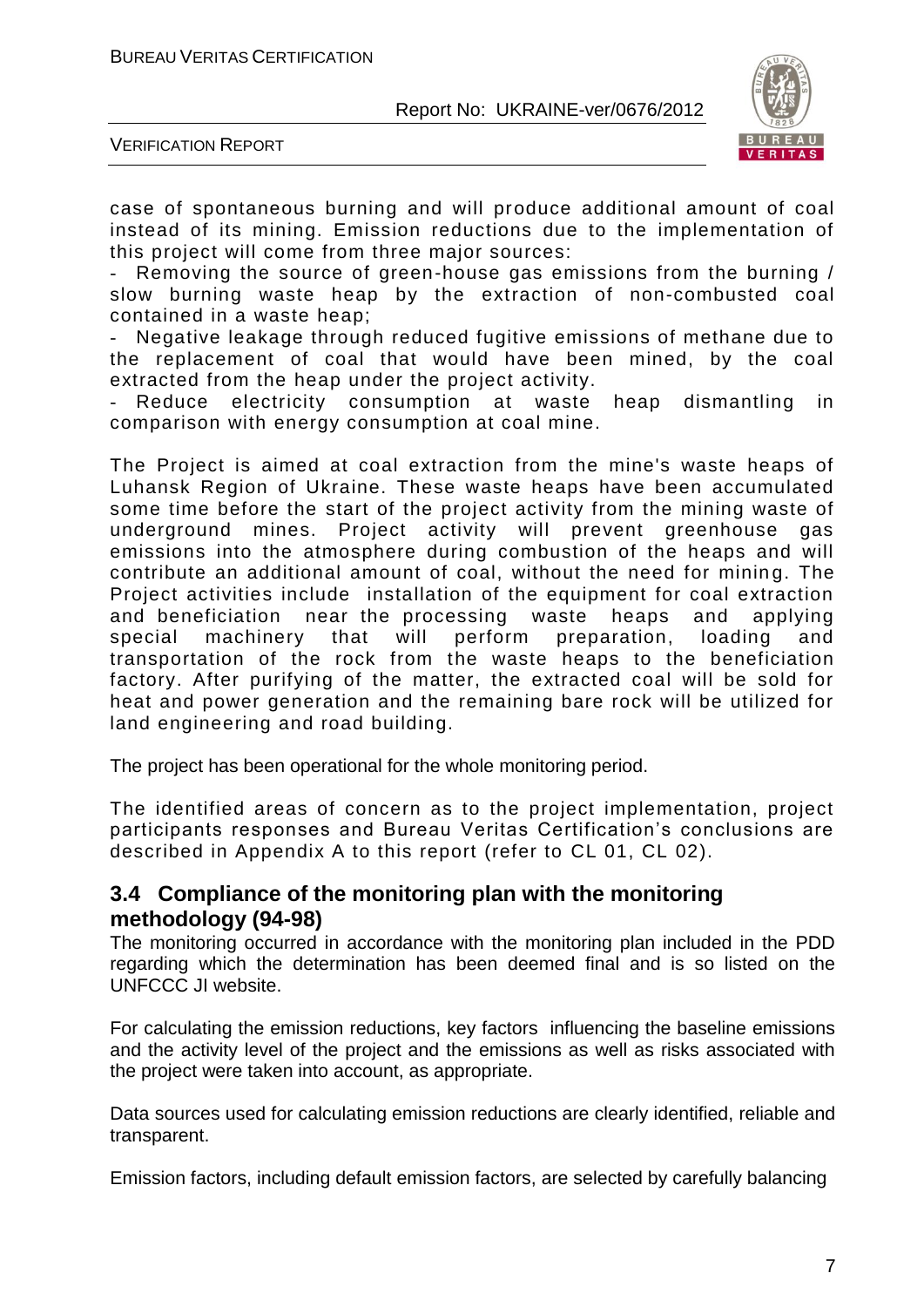

VERIFICATION REPORT

accuracy and reasonableness, and appropriately justified of the choice.

The calculation of emission reductions is based on conservative assumptions and the most plausible scenarios in a transparent manner.

The identified areas of concern as to the compliance of the monitoring plan with the monitoring methodology, project participants responses and Bureau Veritas Certification's conclusions are described in Appendix A to this report (refer to CARs 03 - 06).

#### **3.5 Revision of monitoring plan (99-100)**

Not applicable

#### **3.6 Data management (101)**

The data and their sources, provided in monitoring report, are clearly identified, reliable and transparent.

The implementation of data collection procedures is in accordance with the monitoring plan, including the quality control and quality assurance procedures. These procedures are mentioned in the section "References" of this report.

The function of the monitoring equipment, including its calibration status, is in order.

The evidence and records used for the monitoring are maintained in a traceable manner.

The data collection and management system for the project is in accordance with the monitoring plan.

The identified areas of concern as to the data managemet, project participants responses and Bureau Veritas Certification's conclusions are described in Appendix A to this report (refer to CARs 07 - 10).

#### **3.7 Verification regarding programmes of activities (102-110)**

Not applicable.

#### **4 VERIFICATION OPINION**

Bureau Veritas Certification has performed the second periodic verification of the "Waste Heaps Dismantling by "Coal Producing Firm "Vostok -Ugol AG" LLC with the Aim of Decreasing Greenhouse Gases Emissions into the Atmosphere" Project in Ukraine, which applies JI specific approach. The verification was performed on the basis of UNFCCC criteria and host country criteria and also on the criteria given to provide for consistent project operations, monitoring and reporting.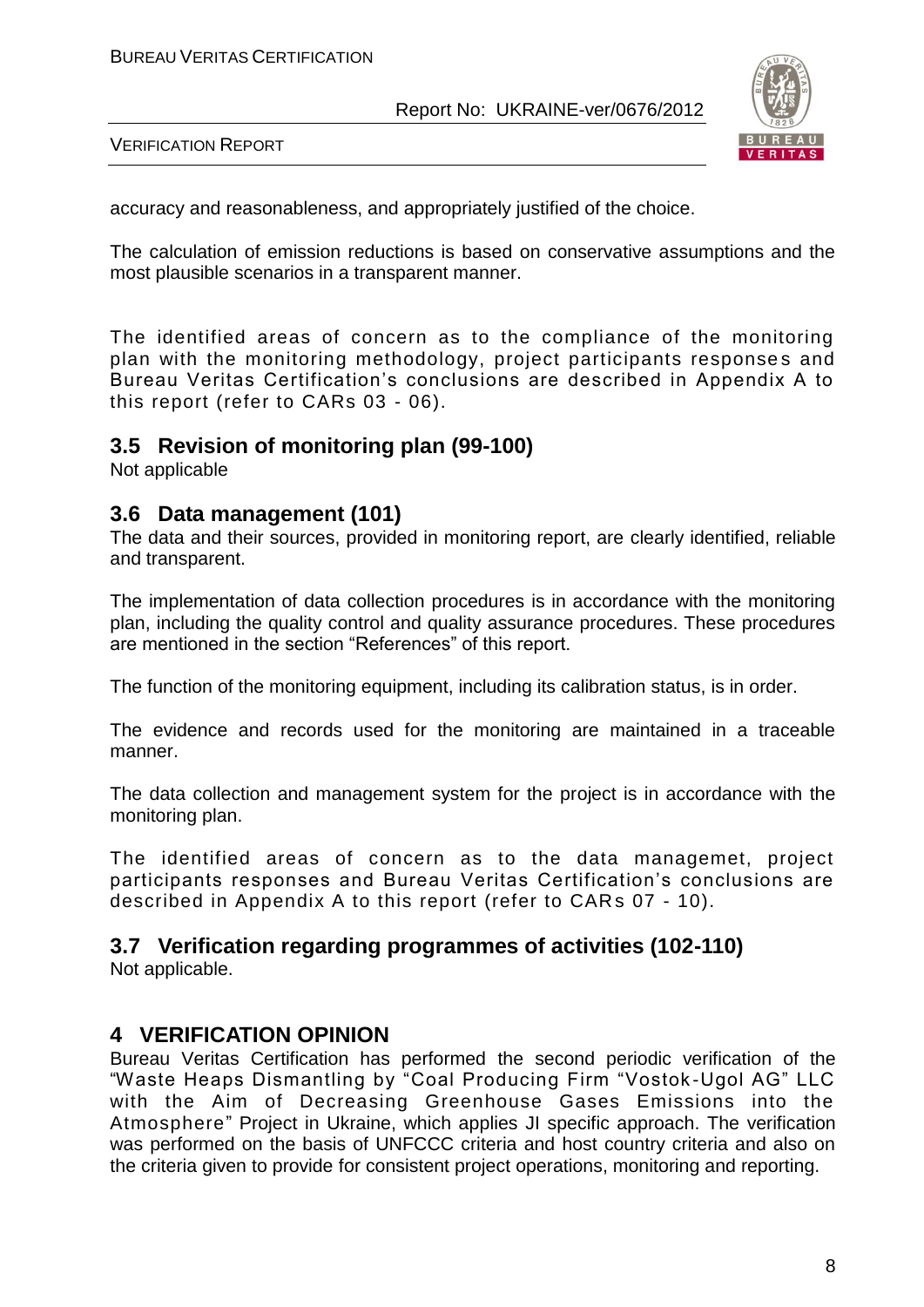

VERIFICATION REPORT

The verification consisted of the following three phases: i) desk review of the monitoring report against the project design and the baseline and monitoring plan; ii) follow-up interviews with project stakeholders; iii) resolution of outstanding issues and the issuance of the final verification report and opinion.

The management of United Carbon Finance Ltd is responsible for the preparation of the GHG emissions data and the reported GHG emissions reductions of the project on the basis set out within the project Monitoring Plan indicated in the final PDD version. The development and maintenance of records and reporting procedures in accordance with that plan, including the calculation and determination of GHG emission reductions from the project, is the responsibility of the management of the project.

Bureau Veritas Certification verified the Project Monitoring Report version 2 for the reporting period as indicated below. Bureau Veritas Certification confirms that the project is implemented as planned and described in approved project design documents. Installed equipment being essential for generating emission reduction runs reliably and is calibrated appropriately. The monitoring system is in place and the project is generating GHG emission reductions.

Bureau Veritas Certification can confirm that the GHG emission reduction is accurately calculated and is free of material errors, omissions, or misstatements. Our opinion relates to the project's GHG emissions and resulting GHG emissions reductions reported and related to the approved project baseline and monitoring, and its associated documents. Based on the information we have seen and evaluated, we confirm, with a reasonable level of assurance, the following statement:

Reporting period: From 01.07.2009 to 31.12.2010

| For the period from 01.07.2009 to 31.12.2009 |             |                          |
|----------------------------------------------|-------------|--------------------------|
| <b>Baseline emissions</b>                    | : 577909    | tonnes of CO2 equivalent |
| Leakage                                      | $: -175354$ | tonnes of CO2 equivalent |
| Project emissions                            | 1857        | tonnes of CO2 equivalent |
| <b>Emission Reductions</b>                   | :751406     | tonnes of CO2 equivalent |
| For the period from 01.01.2010 to 31.12.2010 |             |                          |
| <b>Baseline emissions</b>                    | : 923518    | tonnes of CO2 equivalent |
| Leakage                                      | $: -283781$ | tonnes of CO2 equivalent |
| Project emissions                            | 3032        | tonnes of CO2 equivalent |
| <b>Emission Reductions</b>                   | : 1204267   | tonnes of CO2 equivalent |
|                                              |             |                          |

|  | Total for the monitoring period |  |
|--|---------------------------------|--|
|  |                                 |  |

| <b>Baseline emissions</b>  |  | : 1501427 tonnes of CO2 equivalent   |
|----------------------------|--|--------------------------------------|
| Leakage                    |  | $: -459135$ tonnes of CO2 equivalent |
| <b>Project emissions</b>   |  | 4889 tonnes of CO2 equivalent        |
| <b>Emission Reductions</b> |  | : 1955673 tonnes of CO2 equivalent   |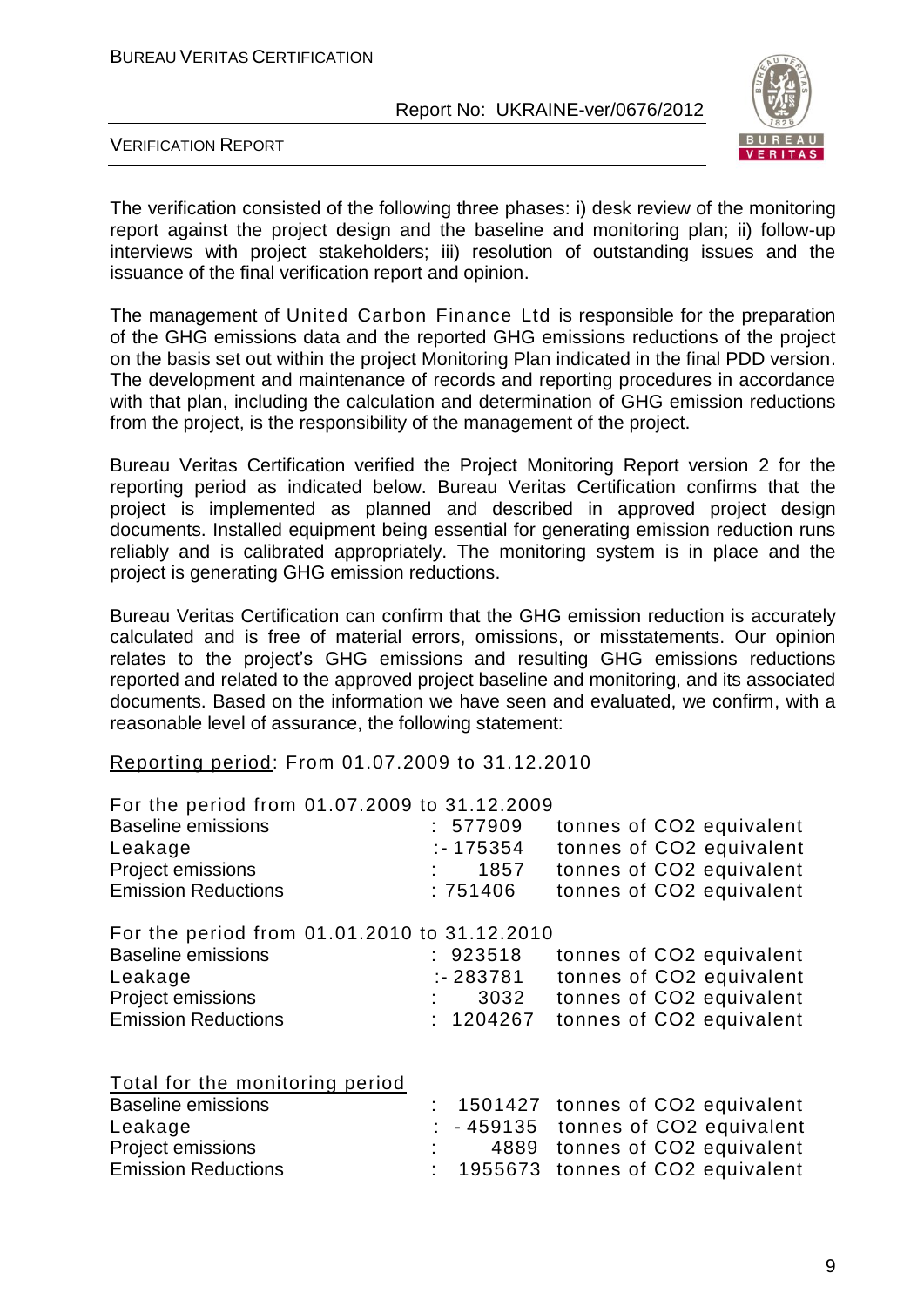

#### **5 REFERENCES**

#### **Category 1 Documents:**

Documents provided by United Carbon Finance Ltd that relate directly to the GHG components of the project.

- /1/ Project Design Document "Waste Heaps Dismantling by "Coal Producing Firm "Vostok-Ugol AG" LLC with the Aim of Decreasing Greenhouse Gases Emissions into the Atmosphere" version 3.0 dated 04/07/2012
- /2/ Monitoring Report for 01/07/2009-31/12/2010 "Waste Heaps Dismantling by "Coal Producing Firm "Vostok -Ugol AG" LLC with the Aim of Decreasing Greenhouse Gases Emissions into the Atmosphere", version 01 dated 10/08/2012.
- /3/ Monitoring Report for 01/07/2009-31/12/2010 "Waste Heaps Dismantling by "Coal Producing Firm "Vostok -Ugol AG" LLC with the Aim of Decreasing Greenhouse Gases Emissions into the Atmosphere", version 02 dated 03/09/2012.
- /4/ Emission Reductions Calculation version 2 excel file dated 03/09/2012
- /5/ Letter of Approval #2431/23/7 for the project "Waste Heaps Dismantling by "Coal Producing Firm "Vostok -Ugol AG" LLC with the Aim of Decreasing Greenhouse Gases Emissions into the Atmosphere" issued by State Environmental Investment Agency of Ukraine dated 31/08/2012.
- /6/ Letter of Approval № 2011JI46 dated 22/11/2011 for the project "Waste Heaps Dismantling by "Coal Producing Firm "Vostok -Ugol AG" LLC with the Aim of Decreasing Greenhouse Gases Emissions into the Atmosphere" issued by DFP of the Netherlands.

#### **Category 2 Documents:**

Background documents related to the design and/or methodologies employed in the design or other reference documents.

- /1/ Order # 8 dated 27/02/2008 "On commissioning of concentration plant", Sverdlovsk city, "Coal Producing Firm "Vostok-Ugol AG" LLC
- /2/ Instruction dated 28/03/2008 on monitoring of main enterprise activity parameters for implementation of JI project within Kyoto Protocol mechanisms, "Coal Producing Firm "Vostok-Ugol AG" LLC
- /3/ Order # 19 dated 27/02/2008 "On setting the terms of documentation storage", Sverdlovsk city, "Coal Producing Firm "Vostok-Ugol AG" LLC
- /4/ Photo–General view of waste heap, "Coal Producing Firm "Vostok-Ugol AG"  $\sqcup$  C
- /5/ Photo–General view of processing facility, "Coal Producing Firm "Vostok-Ugol AG" LLC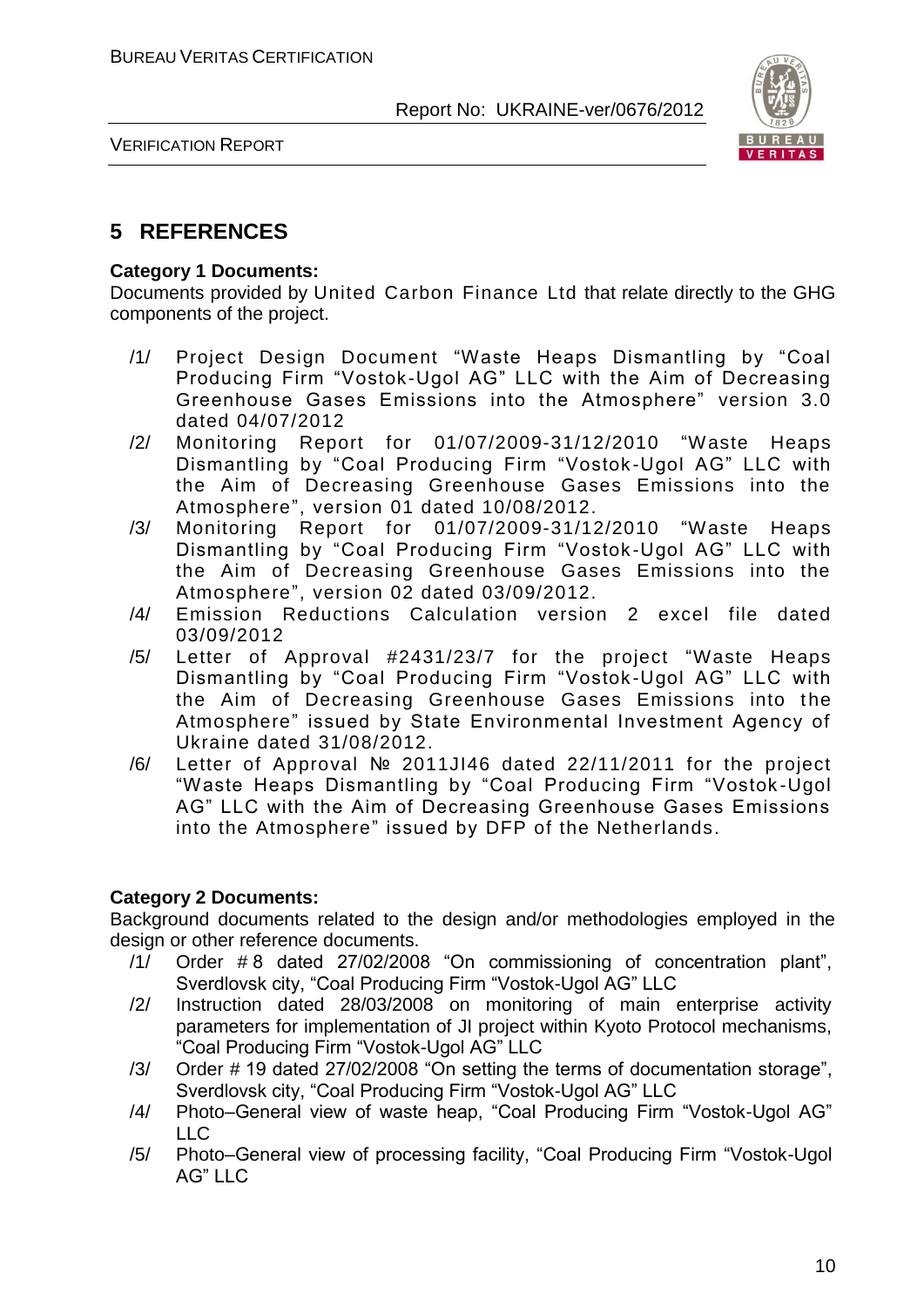

#### VERIFICATION REPORT

- /6/ Certificate on sampling and testing dated 04/12/2009, registration # UА 06420/2009/2.1
- /7/ Certificate on sampling and testing dated 04/12/2009, registration # UА 06373/2009/2.1
- /8/ Certificate on sampling and testing dated 08/06/2010, registration # UА 3393/2010/2.1
- /9/ Protocol on testing dated 14/09/2010, registration # UА 5512/2010/3.1
- /10/ Certificate on sampling and testing dated 24/09/2010, registration # UА 5808/2010/2.1
- /11/ Statement on acceptance/replacement/technical check of measuring equipment at power units up to 1000 V dated 14.01.2009
- /12/ Statement dated 14/01/2009 on measuring equipment sealing
- /13/ Technical passport on railway scales type SV-150 "Lykhty-U", fabrication # 69 at Donetsk railway Dolzhanska station. Passport dated 06/03/2006
- /14/ Photo–General view of railway scales at Donetsk railway Dolzhanska station
- /15/ Photo–Display of railway scales at Donetsk railway Dolzhanska station
- /16/ Technical passport on railway scales type VTV-1ST, fabrication # 108 at Donetsk railway Valianovskyi station. Passport dated 06/03/2006
- /17/ Photo–General view of railway scales at Donetsk railway Valianovskyi station
- /18/ Photo–Display of railway scales at Donetsk railway Valianovskyi station
- /19/ Automatic system for commercial measurement of power consumption, "Coal Producing Firm "Vostok-Ugol AG" LLC, working project АСКОЕ.56.070907. РП, Luhansk, 2007
- /20/ Manual ЕД 5244-336030 ІЕ on Automatic system for commercial measurement of power consumption
- /21/ Passport on multifunctional power meters SL 7000 Smart
- /22/ Photo–Multifunctional power meter SL 7000 Smart, fabrication # 36147803, type SL781С071, 2008
- /23/ Protocol # У04728690/8.088-2009П dated 06/04/2009 on metrological study results
- /24/ Photo–АТdаta multifunctional power meters commercial data recording system, communication device КУ-1-2-FР, # 653
- /25/ Passport ЕД 5244-336052 ПС dated 2008 on communication device КУ-Х-Х-Х-FР
- /26/ Acceptance certificate dated 19/12/2008 on communication device КУ-1-2-FР, fabrication # 653
- /27/ Passport dated 12/07/2005 on multitariff active and reactive power meter ЕМS 132.11.4
- /28/ Acceptance certificate dated 19/12/2008 on multitariff active and reactive power meter ЕМS 132.11.4, fabrication # 244518. Fabrication date–17/02/2005
- /29/ Order # 24-П dated 01/04/2008 on object commissioning"
- /30/ Order # 47-П dated 05/12/2008 on object commissioning
- /31/ Certificate on state metrological attestation # С8.088 2009 dated 06/04/2009. Automatic system for commercial measurement of power consumption on the basis of programme device "АТdаta multifunctional power meters commercial data recording system"
- /32/ Statement dated 17/04/2009 on testing of "Automatic system for commercial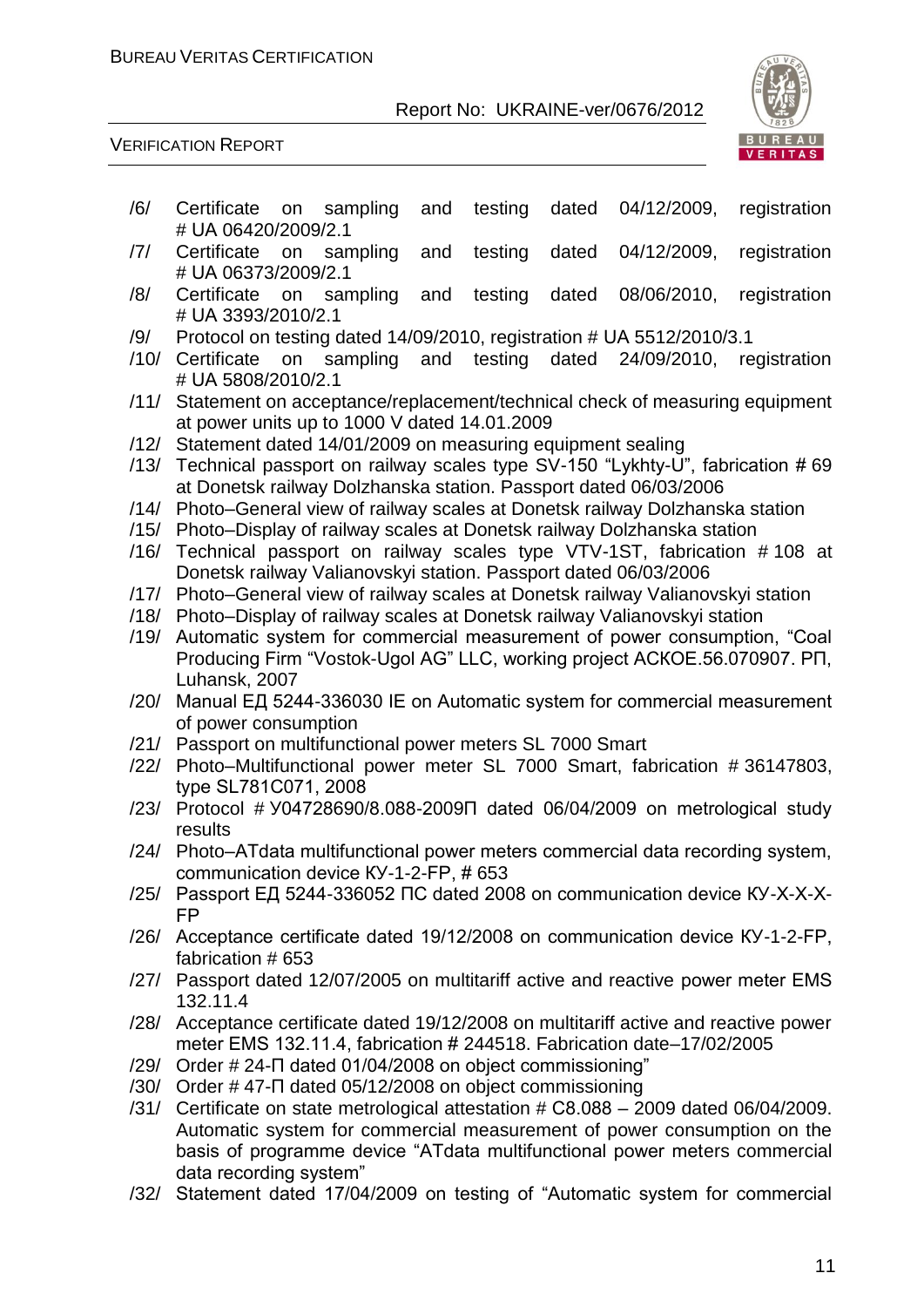

VERIFICATION REPORT

measurement of power consumption of Coal Producing Firm "Vostok-Ugol AG" LLC"

- /33/ EIA of Concentration plant construction project design, Coal Producing Firm "Vostok-Ugol AG" LLC", 2006
- /34/ Order # 35 dated 27/09/2007 on working place safety attestation results
- /35/ Permit on increased risk works execution extension # 660.10.09-10.10.3 dated 12/11/2010
- /36/ Billing statement # 179 dated 04/07/2008, Coal Producing Firm "Vostok-Ugol AG" LLC"
- /37/ Invoice # 184 dated 09/07/2008, Coal Producing Firm "Vostok-Ugol AG" LLC"
- /38/ Billing statement # 195 dated 18/07/2008, Coal Producing Firm "Vostok-Ugol AG" LLC"
- /39/ Acceptance-transmitting statement dated 31/07/2008 on diesel fuel delivered in July 2008
- /40/ Billing statement # 0646/7/1 dated 01/08/2008, Coal Producing Firm "Vostok-Ugol AG" LLC"
- /41/ Received railway invoices register for August 2008, Coal Producing Firm "Vostok-Ugol AG" LLC"
- /42/ Received railway invoices register for September 2008, Coal Producing Firm "Vostok-Ugol AG" LLC"
- /43/ Received railway invoices register for November 2008, Coal Producing Firm "Vostok-Ugol AG" LLC"
- /44/ Received railway invoices register for May 2008, Coal Producing Firm "Vostok-Ugol AG" LLC"
- /45/ Received railway invoices register for April 2009, Coal Producing Firm "Vostok-Ugol AG" LLC"
- /46/ Received railway invoices register for August 2009, Coal Producing Firm "Vostok-Ugol AG" LLC"
- /47/ Received railway invoices register for March 2009, Coal Producing Firm "Vostok-Ugol AG" LLC"
- /48/ Received railway invoices register for September 2009, Coal Producing Firm "Vostok-Ugol AG" LLC"
- /49/ Statement dated 01/01/2010 on consumed electricity
- /50/ Received railway invoices register for February 2010, Coal Producing Firm "Vostok-Ugol AG" LLC"
- /51/ Received railway invoices register for July 2010, Coal Producing Firm "Vostok-Ugol AG" LLC"
- /52/ Received railway invoices register for August 2010, Coal Producing Firm "Vostok-Ugol AG" LLC"
- /53/ Daily data of goods production for December 2010, Coal Producing Firm "Vostok-Ugol AG" LLC"
- /54/ Daily data of goods production for December 2009, Coal Producing Firm "Vostok-Ugol AG" LLC"
- /55/ Daily data of goods production for December 2008, Coal Producing Firm "Vostok-Ugol AG" LLC"
- /56/ Concentration plant operational parameters from March 2008 to November 2011, Coal Producing Firm "Vostok-Ugol AG" LLC"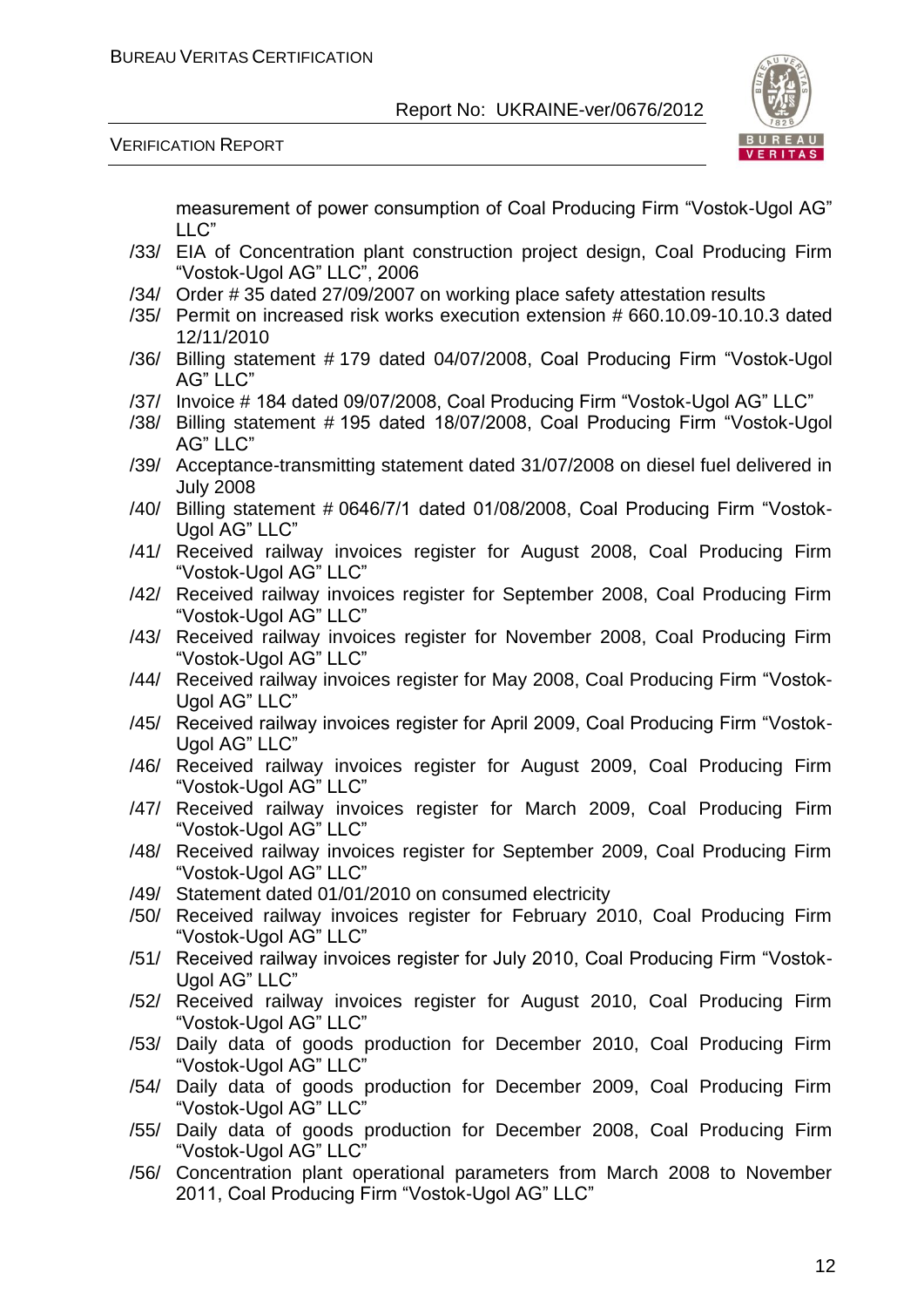

VERIFICATION REPORT

/57/ Waste heaps processing 2008-2010, Coal Producing Firm "Vostok-Ugol AG" LLC"

#### **Persons interviewed:**

List persons interviewed during the verification or persons that contributed with other information that are not included in the documents listed above.

- /1/ Degtyarenko Igor Director for Operations Vostok-Ugol AG<br>/2/ Davydov Alexander Safety engineer Vostok-Ugol AG
- Davydov Alexander Safety engineer Vostok-Ugol AG
- /3/ Pozdnyakov Andrey system administrator Vostok-Ugol AG
- /4/ Vasilinenko Julia Accountant Vostok-Ugol AG
- /5/ Tahir Musayev representative of the project Developer United Carbon Finance LTD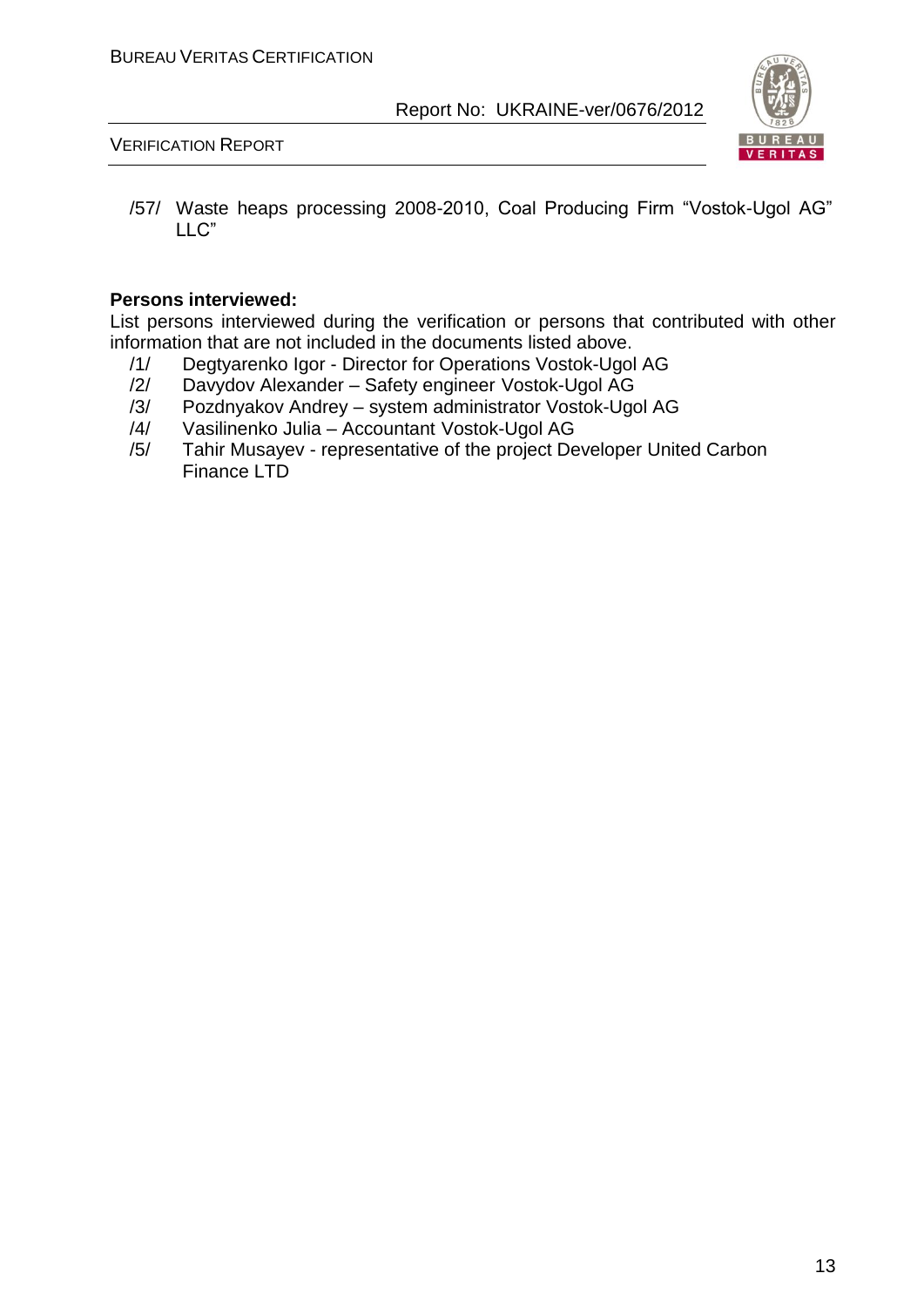

VERIFICATION REPORT

### APPENDIX A: VERIFICATION PROTOCOL

#### **Check list for verification, according to the JOINT IMPLEMENTATION DETERMINATION AND VERIFICATION MANUAL (Version 01)**

| <b>DVM</b><br>Paragraph | <b>Check Item</b>                                                                                                                                                                                                                                                                               | <b>Initial finding</b>                                                                                                                                                                                                                                                                                                                                                                                                        | <b>Draft</b><br><b>Conclusion</b> | <b>Final</b><br><b>Conclusion</b> |
|-------------------------|-------------------------------------------------------------------------------------------------------------------------------------------------------------------------------------------------------------------------------------------------------------------------------------------------|-------------------------------------------------------------------------------------------------------------------------------------------------------------------------------------------------------------------------------------------------------------------------------------------------------------------------------------------------------------------------------------------------------------------------------|-----------------------------------|-----------------------------------|
|                         | <b>Project approvals by Parties involved</b>                                                                                                                                                                                                                                                    |                                                                                                                                                                                                                                                                                                                                                                                                                               |                                   |                                   |
| 90                      | Has the DFPs of at least one Party<br>involved, other than the host Party,<br>issued a written project approval<br>submitting<br>when<br>the<br>first  <br>verification report to the secretariat<br>for publication in accordance with<br>paragraph 38 of the JI guidelines,<br>at the latest? | Corrective Action Request (CAR) 01.<br>Please provide the Letter of Approval issued<br>by the DFP of Ukraine. Please also specify ITL<br>of the project in the MR.<br>Corrective Action Request (CAR) 02.<br>Please specify ITL of the project in the MR.                                                                                                                                                                     | <b>CAR 01</b><br><b>CAR 02</b>    | OK.<br><b>OK</b>                  |
| 91                      | Are all the written project approvals<br>by Parties involved unconditional?                                                                                                                                                                                                                     | See CAR 01 above.                                                                                                                                                                                                                                                                                                                                                                                                             | <b>OK</b>                         | <b>OK</b>                         |
|                         | <b>Project implementation</b>                                                                                                                                                                                                                                                                   |                                                                                                                                                                                                                                                                                                                                                                                                                               |                                   |                                   |
| 92                      | Has the project been implemented<br>accordance with the PDD<br>in.<br>regarding which the determination<br>has been deemed final and is so<br>listed on the UNFCCC JI website?                                                                                                                  | Clarification Request (CL) 01.<br>Please clarify whether dismantling facility was<br>operational for the whole monitoring period or<br>were there any stoppages in its operation?<br><b>Clarification Request (CL) 02.</b><br>In most cases facilities applying the same<br>technology as in the Project do not operate in<br>winter time. On p.9 of the MR it is stated that<br>"If some main project equipment has not been | <b>CL 01</b><br>CL 02             | OK<br><b>OK</b>                   |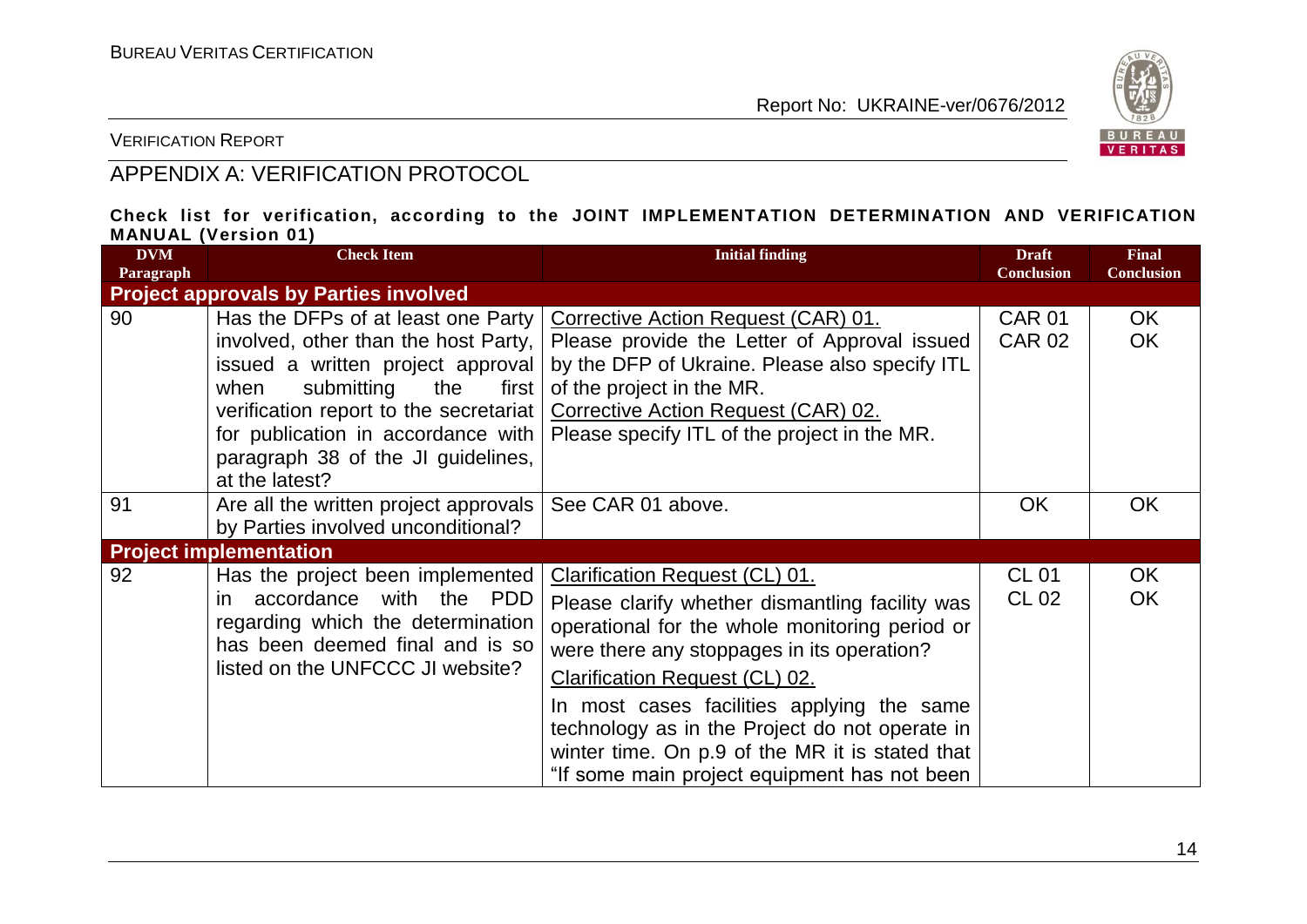

| <b>DVM</b><br>Paragraph | <b>Check Item</b>                                                                                                                                                                                                                                                                                                                                                                | <b>Initial finding</b>                                                                                                                                                                                       | <b>Draft</b><br><b>Conclusion</b> | <b>Final</b><br>Conclusion |
|-------------------------|----------------------------------------------------------------------------------------------------------------------------------------------------------------------------------------------------------------------------------------------------------------------------------------------------------------------------------------------------------------------------------|--------------------------------------------------------------------------------------------------------------------------------------------------------------------------------------------------------------|-----------------------------------|----------------------------|
|                         |                                                                                                                                                                                                                                                                                                                                                                                  | during<br>working<br>monitoring<br>()emission<br>reductions for this period will be assumed<br>equal to 0. However, excel calculation file<br>provides the calculation for winter months.<br>Please explain. |                                   |                            |
| 93                      | What is the status of operation of<br>the project during the monitoring<br>period?                                                                                                                                                                                                                                                                                               | The project has been operational for the<br>whole monitoring period.                                                                                                                                         | <b>OK</b>                         | <b>OK</b>                  |
|                         | <b>Compliance with monitoring plan</b>                                                                                                                                                                                                                                                                                                                                           |                                                                                                                                                                                                              |                                   |                            |
| 94                      | monitoring<br><b>Did</b><br>the<br>occur<br>in l<br>accordance with the monitoring<br>plan included in the PDD regarding $ $ included in the PDD.<br>which the determination has been<br>deemed final and is so listed on the<br><b>UNFCCC JI website?</b>                                                                                                                       | the<br>monitoring<br>Yes,<br>occurs<br>in.<br>accordance with the monitoring plan                                                                                                                            | <b>OK</b>                         | OK                         |
| 95(a)                   | the emission<br>calculating<br>For<br>reductions or enhancements of net<br>removals, were key factors, e.g.<br>those listed in 23 (b) (i)-(vii) above,<br>influencing the baseline emissions<br>or net removals and the activity<br>level of the project and the<br>emissions or removals as well as<br>risks associated with the project<br>taken into account, as appropriate? | Yes, all relevant key factors were taken<br>into account, as appropriate.                                                                                                                                    | <b>OK</b>                         | <b>OK</b>                  |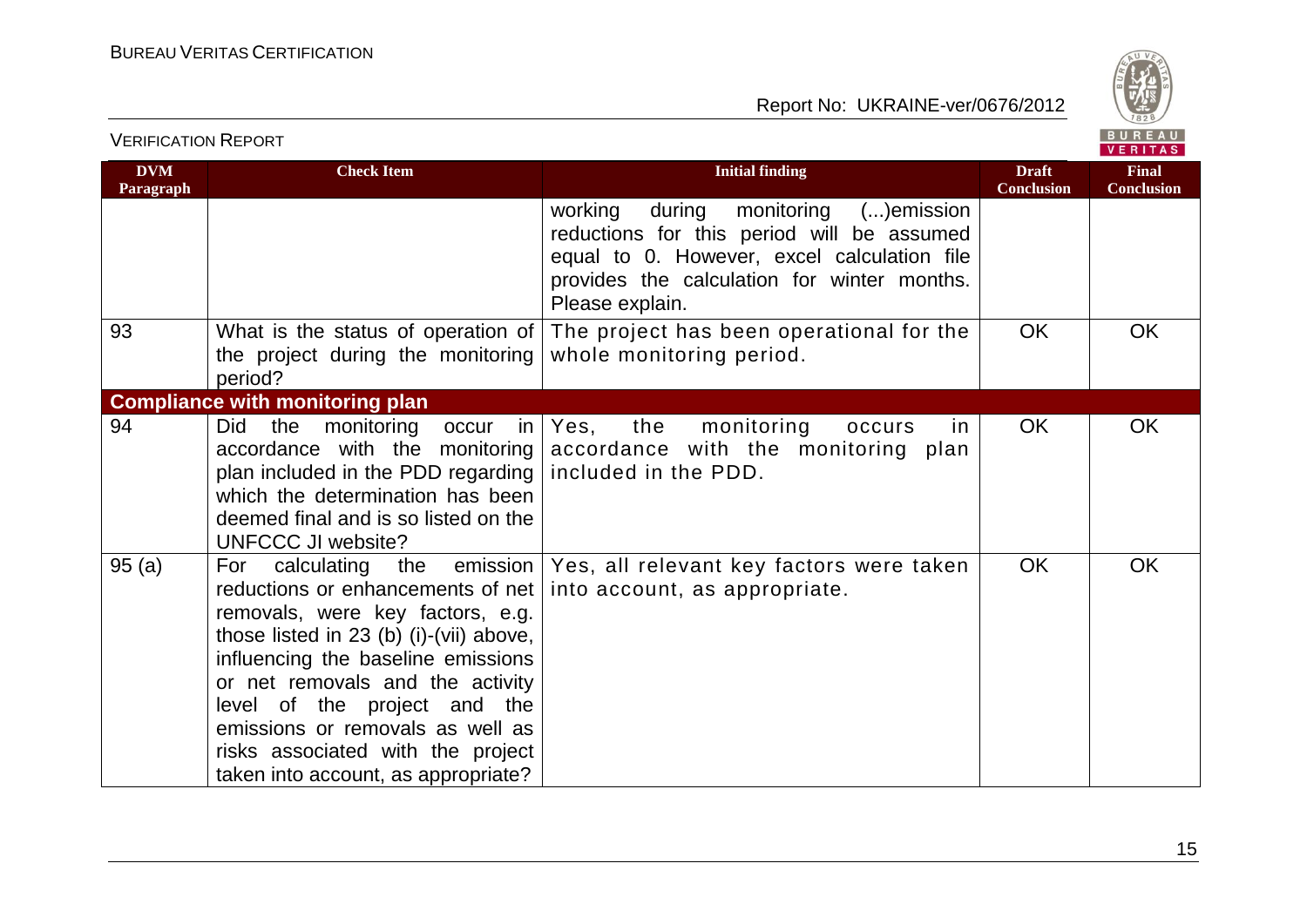

| <b>DVM</b><br>Paragraph | <b>Check Item</b>                               | <b>Initial finding</b>                                         | <b>Draft</b><br><b>Conclusion</b> | <b>Final</b><br><b>Conclusion</b> |
|-------------------------|-------------------------------------------------|----------------------------------------------------------------|-----------------------------------|-----------------------------------|
| 95(b)                   | Are<br>data<br>for<br>used<br>sources           | Corrective Action Request (CAR) 03.                            | <b>CAR 03</b>                     | <b>OK</b>                         |
|                         | calculating emission reductions or              | Please exclude reference 2 from p.3 of the                     |                                   |                                   |
|                         | enhancements of net removals                    | Monitoring report.                                             |                                   |                                   |
|                         | clearly identified, reliable<br>and             |                                                                |                                   |                                   |
| 95(c)                   | transparent?<br>Are emission factors, including | <b>Corrective Action Request (CAR) 04.</b>                     | CAR 04                            | <b>OK</b>                         |
|                         | default emission factors, if used for           | Reference 6 does not contain the referred                      | <b>CAR 05</b>                     | <b>OK</b>                         |
|                         | calculating the emission reductions             | value 0.85. Please correct or clarify how the                  | <b>CAR 06</b>                     |                                   |
|                         | or enhancements of net removals,                | value was achieved.                                            |                                   |                                   |
|                         | selected by carefully balancing                 | Corrective Action Request (CAR) 05.                            |                                   |                                   |
|                         | accuracy and reasonableness, and                | For the parameter $EF_{CH4, CM}$ please use the                |                                   |                                   |
|                         | appropriately justified<br>of<br>the            | latest version of NIR for 1990-2010. Please                    |                                   |                                   |
|                         | choice?                                         | check the reference 11.<br>Corrective Action Request (CAR) 06. |                                   |                                   |
|                         |                                                 | Please check and correct the reference 11                      |                                   |                                   |
| 95(d)                   | the calculation of emission<br>Is.              | Yes, the<br>calculation<br>of<br>emission                      | <b>OK</b>                         | <b>OK</b>                         |
|                         | reductions or enhancements of net               | reductions<br>based<br>on<br>conservative                      |                                   |                                   |
|                         | removals based on conservative                  | assumptions and the most plausible                             |                                   |                                   |
|                         | assumptions<br>the<br>and<br>most               | scenarios in a transparent manner.                             |                                   |                                   |
|                         | plausible scenarios in a transparent            |                                                                |                                   |                                   |
|                         | manner?                                         |                                                                |                                   |                                   |
|                         | Applicable to JI SSC projects only              |                                                                |                                   |                                   |
| 96                      | Is the relevant threshold to be                 | N/A                                                            | <b>OK</b>                         | <b>OK</b>                         |
|                         | classified as JI SSC project not                |                                                                |                                   |                                   |
|                         | exceeded during the monitoring                  |                                                                |                                   |                                   |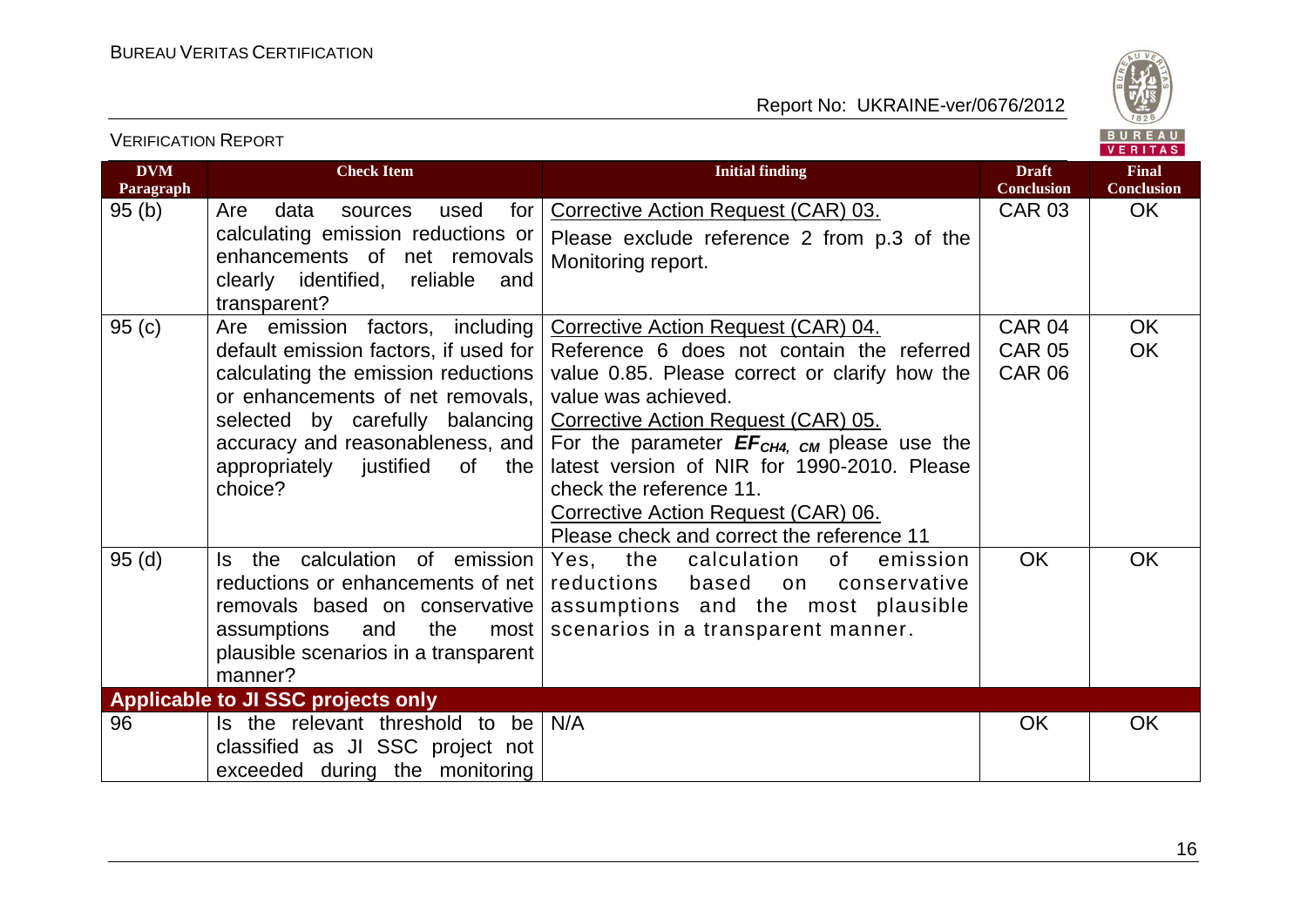

| <u>VERIFICATION KEPORT</u> |                                                                          |                        |                                   | <b>VERITAS</b>                    |
|----------------------------|--------------------------------------------------------------------------|------------------------|-----------------------------------|-----------------------------------|
| <b>DVM</b><br>Paragraph    | <b>Check Item</b>                                                        | <b>Initial finding</b> | <b>Draft</b><br><b>Conclusion</b> | <b>Final</b><br><b>Conclusion</b> |
|                            | period<br>on an annual average<br>basis?                                 |                        |                                   |                                   |
|                            | If the threshold is exceeded, is the<br>maximum emission reduction level |                        |                                   |                                   |
|                            | estimated in the PDD for the JI                                          |                        |                                   |                                   |
|                            | SSC project or the bundle for the                                        |                        |                                   |                                   |
|                            | monitoring period determined?                                            |                        |                                   |                                   |
|                            | Applicable to bundled JI SSC projects only                               |                        |                                   |                                   |
| 97(a)                      | Has the composition of the bundle $N/A$                                  |                        | <b>OK</b>                         | <b>OK</b>                         |
|                            | not changed from that is stated in                                       |                        |                                   |                                   |
|                            | F-JI-SSCBUNDLE?                                                          |                        |                                   |                                   |
| 97(b)                      | If the determination was conducted                                       | N/A                    | <b>OK</b>                         | <b>OK</b>                         |
|                            | the basis of an overall<br>on<br>monitoring plan, have the project       |                        |                                   |                                   |
|                            | participants submitted a common                                          |                        |                                   |                                   |
|                            | monitoring report?                                                       |                        |                                   |                                   |
| 98                         | If the monitoring is based on $a$                                        | N/A                    | OK                                | <b>OK</b>                         |
|                            | monitoring plan that provides for                                        |                        |                                   |                                   |
|                            | overlapping monitoring periods, are                                      |                        |                                   |                                   |
|                            | monitoring<br>periods<br>the<br>per                                      |                        |                                   |                                   |
|                            | component of the project clearly                                         |                        |                                   |                                   |
|                            | specified in the monitoring report?<br>Do the monitoring periods not     |                        |                                   |                                   |
|                            | overlap with those for which                                             |                        |                                   |                                   |
|                            | verifications were already deemed                                        |                        |                                   |                                   |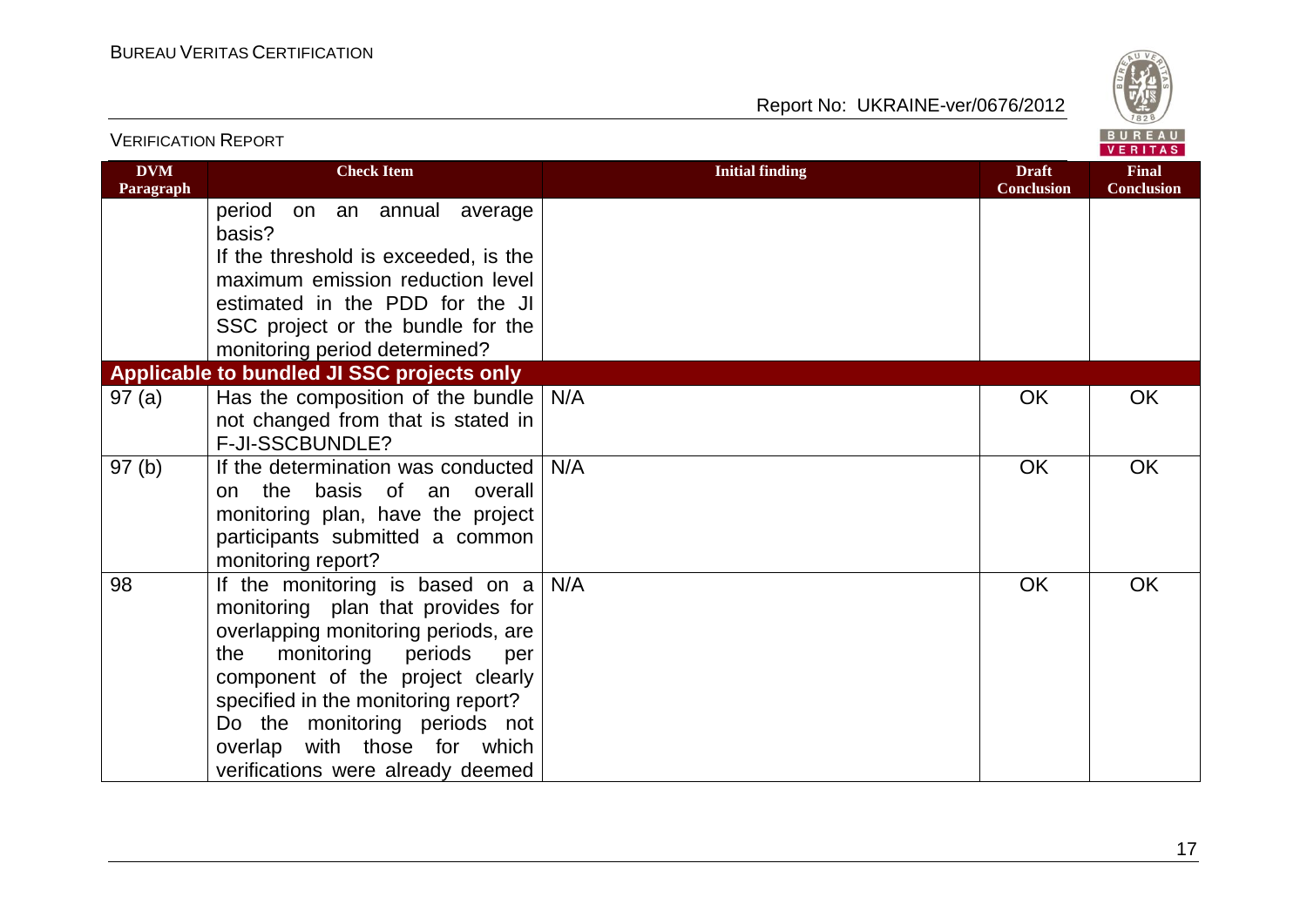

| VERIFICATION INEPURT    |                                                                                                                                                                                                                                                                                                        |                                                                                                                                                                              |                                   | VERITAS                           |
|-------------------------|--------------------------------------------------------------------------------------------------------------------------------------------------------------------------------------------------------------------------------------------------------------------------------------------------------|------------------------------------------------------------------------------------------------------------------------------------------------------------------------------|-----------------------------------|-----------------------------------|
| <b>DVM</b><br>Paragraph | <b>Check Item</b>                                                                                                                                                                                                                                                                                      | <b>Initial finding</b>                                                                                                                                                       | <b>Draft</b><br><b>Conclusion</b> | <b>Final</b><br><b>Conclusion</b> |
|                         | final in the past?                                                                                                                                                                                                                                                                                     |                                                                                                                                                                              |                                   |                                   |
|                         | <b>Revision of monitoring plan</b>                                                                                                                                                                                                                                                                     |                                                                                                                                                                              |                                   |                                   |
|                         | Applicable only if monitoring plan is revised by project participant                                                                                                                                                                                                                                   |                                                                                                                                                                              |                                   |                                   |
| 99(a)                   | Did the project participants provide $N/A$<br>an appropriate justification for the<br>proposed revision?                                                                                                                                                                                               |                                                                                                                                                                              | <b>OK</b>                         | <b>OK</b>                         |
| 99(b)                   | the<br>revision<br><b>Does</b><br>proposed<br>improve the accuracy<br>and/or<br>applicability of information collected<br>compared to the original monitoring<br>plan without changing conformity<br>relevant rules<br>the<br>with<br>and<br>regulations for the establishment of<br>monitoring plans? | N/A                                                                                                                                                                          | <b>OK</b>                         | <b>OK</b>                         |
| <b>Data management</b>  |                                                                                                                                                                                                                                                                                                        |                                                                                                                                                                              |                                   |                                   |
| 101 $(a)$               | data<br>Is the implementation of<br>collection<br>procedures<br><i>in</i><br>accordance with the monitoring<br>plan, including the quality control<br>and quality assurance procedures?                                                                                                                | Yes, the implementation of data collection<br>procedures is in accordance<br>with the<br>monitoring plan, including the quality control<br>and quality assurance procedures. | OK                                | OK                                |
| 101 <sub>(b)</sub>      | Is the function of the monitoring                                                                                                                                                                                                                                                                      | Corrective Action Request (CAR) 07.                                                                                                                                          | <b>CAR 07</b>                     | OK                                |
|                         | equipment, including its calibration                                                                                                                                                                                                                                                                   | Please provide passport and calibration                                                                                                                                      | <b>CAR 08</b>                     | OK                                |
|                         | status, in order?                                                                                                                                                                                                                                                                                      | certificates that ensure accuracy of measuring                                                                                                                               | <b>CAR 09</b>                     | OK                                |
|                         |                                                                                                                                                                                                                                                                                                        | in the monitoring period for scales weighing<br>extracted coal.                                                                                                              | <b>CAR 10</b>                     | <b>OK</b>                         |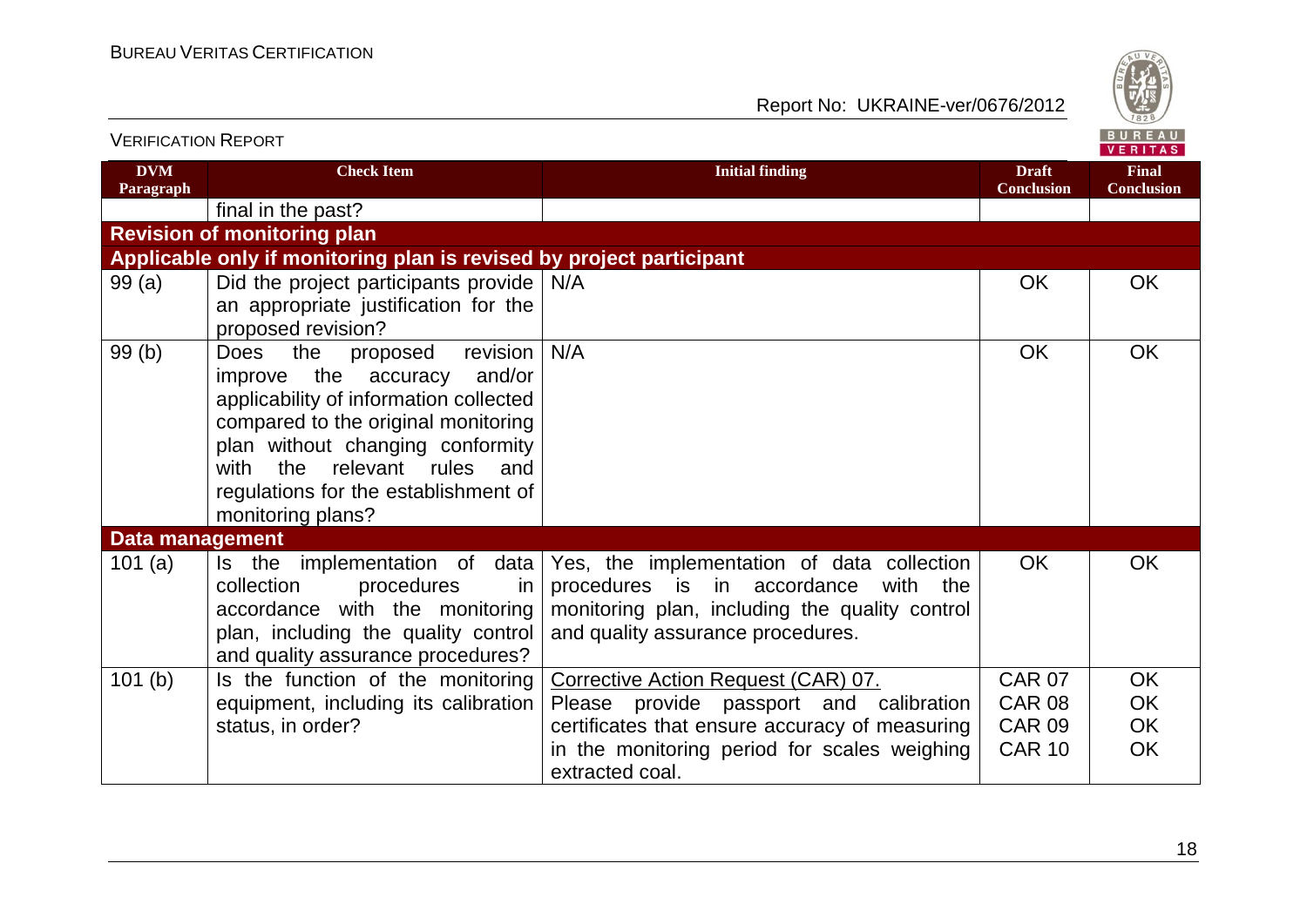



| <b>DVM</b><br>Paragraph | <b>Check Item</b>                                                                                                          | <b>Initial finding</b>                                                                                                                                                                                                                                                                                                                                                                                                              | <b>Draft</b><br><b>Conclusion</b> | <b>Final</b><br><b>Conclusion</b> |
|-------------------------|----------------------------------------------------------------------------------------------------------------------------|-------------------------------------------------------------------------------------------------------------------------------------------------------------------------------------------------------------------------------------------------------------------------------------------------------------------------------------------------------------------------------------------------------------------------------------|-----------------------------------|-----------------------------------|
|                         |                                                                                                                            | Corrective Action Request (CAR) 08.<br>Please provide passport and calibration<br>certificate for electric power meters.<br>Corrective Action Request (CAR) 09.<br>Please provide the documental evidences that<br>training of personnel was conducted in each<br>year of the monitoring period.<br>Corrective Action Request (CAR) 10.<br>Please provide the numbers for all the tables<br>in the MR (see table on p.4 of the MR). |                                   |                                   |
| 101 (c)                 | Are the evidence and records used<br>for the monitoring maintained in a<br>traceable manner?                               | The evidences and records used for the<br>monitoring maintained are in a traceable<br>manner                                                                                                                                                                                                                                                                                                                                        | <b>OK</b>                         | <b>OK</b>                         |
| $101$ (d)               | the<br>data<br>collection<br>Is.<br>and<br>management system for the project<br>in accordance with the<br>monitoring plan? | The data collection and management system<br>for the project is in accordance with the<br>monitoring plan                                                                                                                                                                                                                                                                                                                           | <b>OK</b>                         | <b>OK</b>                         |
|                         |                                                                                                                            | Verification regarding programs of activities (additional elements for assessment)                                                                                                                                                                                                                                                                                                                                                  |                                   |                                   |
| 102                     | Is any JPA that has not been<br>added to the JI PoA not verified?                                                          | N/A                                                                                                                                                                                                                                                                                                                                                                                                                                 | <b>OK</b>                         | <b>OK</b>                         |
| 103                     | Is the verification based on the<br>monitoring reports of all JPAs to be<br>verified?                                      | N/A                                                                                                                                                                                                                                                                                                                                                                                                                                 | <b>OK</b>                         | <b>OK</b>                         |
| 103                     | Does the verification ensure the<br>accuracy and conservativeness of                                                       | N/A                                                                                                                                                                                                                                                                                                                                                                                                                                 | <b>OK</b>                         | <b>OK</b>                         |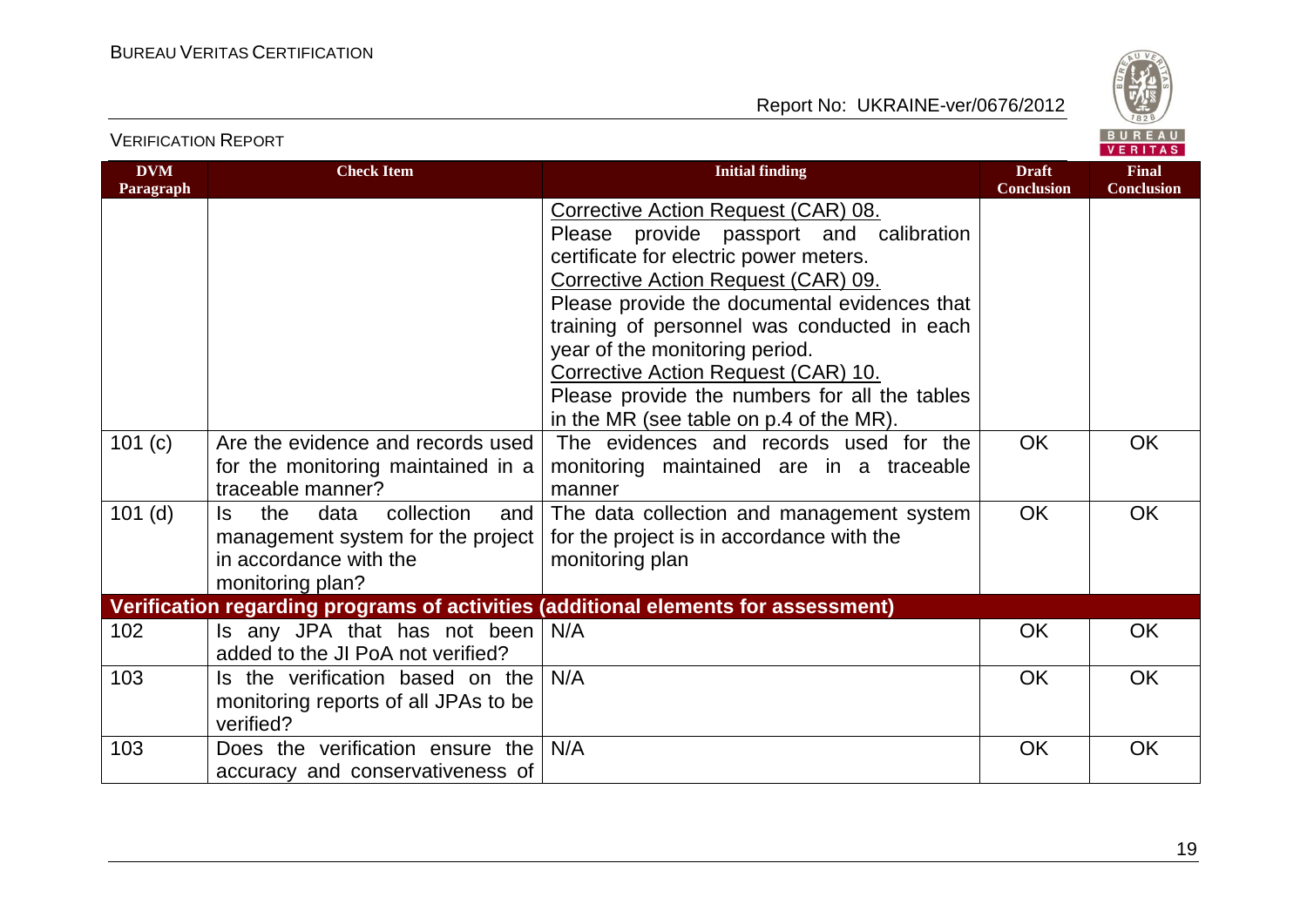

#### Report No: UKRAINE-ver/0676/2012

| <b>DVM</b><br>Paragraph | <b>Check Item</b>                                                                                                                                                                                                                                                                                                                                                                                                                                                          | <b>Initial finding</b> | <b>Draft</b><br><b>Conclusion</b> | <b>Final</b><br><b>Conclusion</b> |
|-------------------------|----------------------------------------------------------------------------------------------------------------------------------------------------------------------------------------------------------------------------------------------------------------------------------------------------------------------------------------------------------------------------------------------------------------------------------------------------------------------------|------------------------|-----------------------------------|-----------------------------------|
|                         | the<br>emission<br>reductions<br><b>or</b><br>0f<br>enhancements<br>removals<br>generated by each JPA?                                                                                                                                                                                                                                                                                                                                                                     |                        |                                   |                                   |
| 104                     | Does the monitoring period not<br>overlap with previous monitoring<br>periods?                                                                                                                                                                                                                                                                                                                                                                                             | N/A                    | OK                                | <b>OK</b>                         |
| 105                     | If the AIE learns of an erroneously<br>included JPA, has the AIE informed<br>the JISC of its findings in writing?                                                                                                                                                                                                                                                                                                                                                          | N/A                    | <b>OK</b>                         | OK                                |
|                         | Applicable to sample-based approach only                                                                                                                                                                                                                                                                                                                                                                                                                                   |                        |                                   |                                   |
| 106                     | Does the sampling plan prepared<br>by the AIE:<br>(a) Describe its sample selection,<br>taking into<br>account that:<br>(i) For each verification that uses<br>a sample-based approach,<br>the<br>sample selection<br>shall<br>be<br>sufficiently representative of the<br>JPAs in the JI PoA such<br>extrapolation to all JPAs identified<br>for that verification is reasonable,<br>taking into account differences<br>among the characteristics<br>of<br>JPAs, such as: | N/A                    | OK                                | <b>OK</b>                         |

20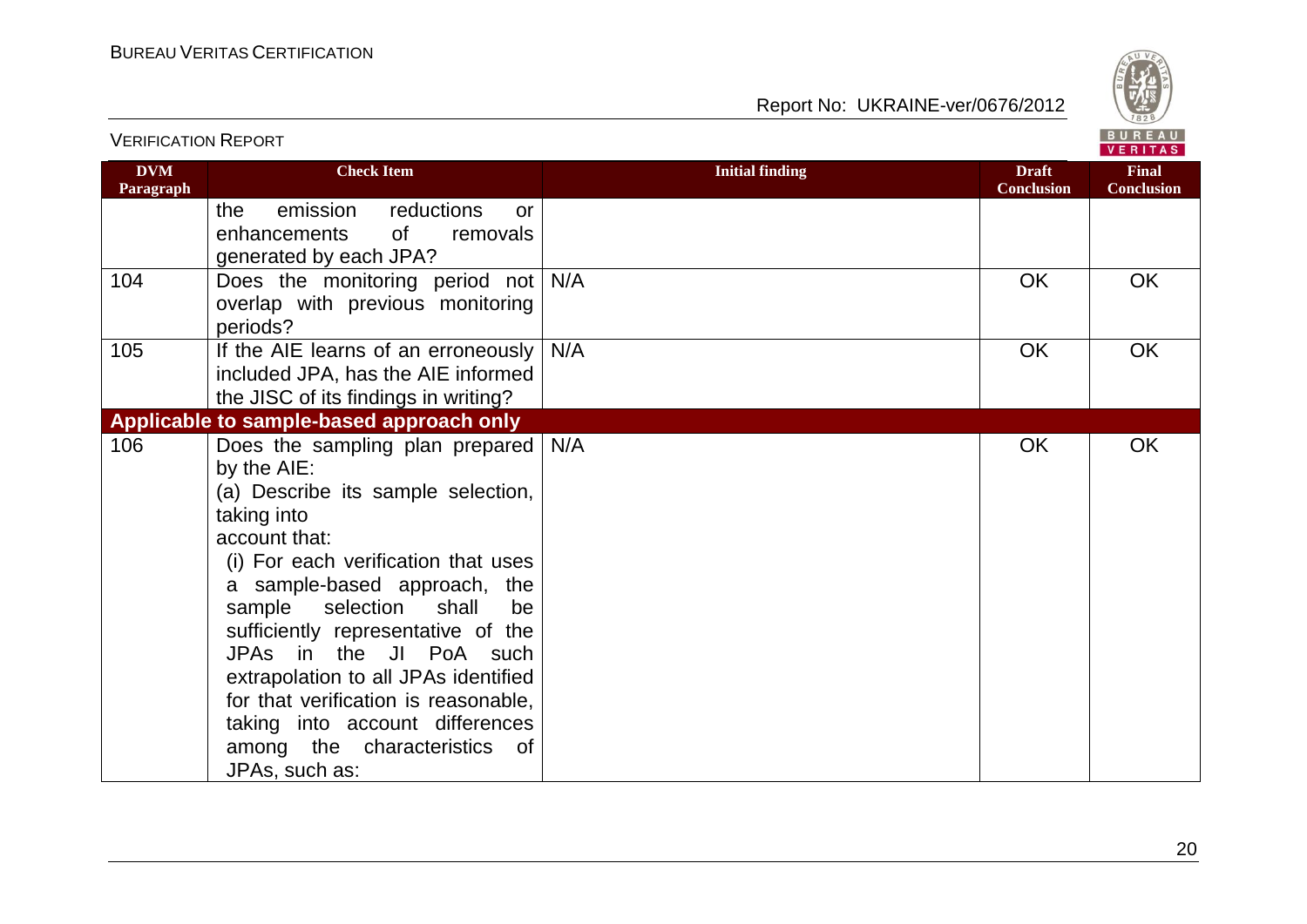

|                         |                                                                                                                                                                                                                                                                                                                                                                                                                                                                                        |                        |                                   | <b>VERIIAS</b>                    |
|-------------------------|----------------------------------------------------------------------------------------------------------------------------------------------------------------------------------------------------------------------------------------------------------------------------------------------------------------------------------------------------------------------------------------------------------------------------------------------------------------------------------------|------------------------|-----------------------------------|-----------------------------------|
| <b>DVM</b><br>Paragraph | <b>Check Item</b>                                                                                                                                                                                                                                                                                                                                                                                                                                                                      | <b>Initial finding</b> | <b>Draft</b><br><b>Conclusion</b> | <b>Final</b><br><b>Conclusion</b> |
|                         | - The types of JPAs;<br>The complexity<br>of<br>the<br>applicable technologies and/or<br>measures used;<br>- The geographical location of<br>each JPA;<br>- The amounts of expected<br>emission reductions of the JPAs<br>being verified;<br>- The number of JPAs for which<br>emission reductions are being<br>verified;<br>The length of monitoring<br>$\qquad \qquad -$<br>periods of the JPAs being<br>verified; and<br>- The samples selected for prior<br>verifications, if any? |                        |                                   |                                   |
| 107                     | Is the sampling plan ready for<br>publication through the secretariat<br>along with the verification report<br>and supporting documentation?                                                                                                                                                                                                                                                                                                                                           | N/A                    | OK                                | <b>OK</b>                         |
| 108                     | Has the AIE made site inspections<br>of at least the square root of the<br>number of total JPAs, rounded to<br>the upper whole number? If the AIE                                                                                                                                                                                                                                                                                                                                      | N/A                    | OK                                | OK                                |

#### VERIFICATION REPORT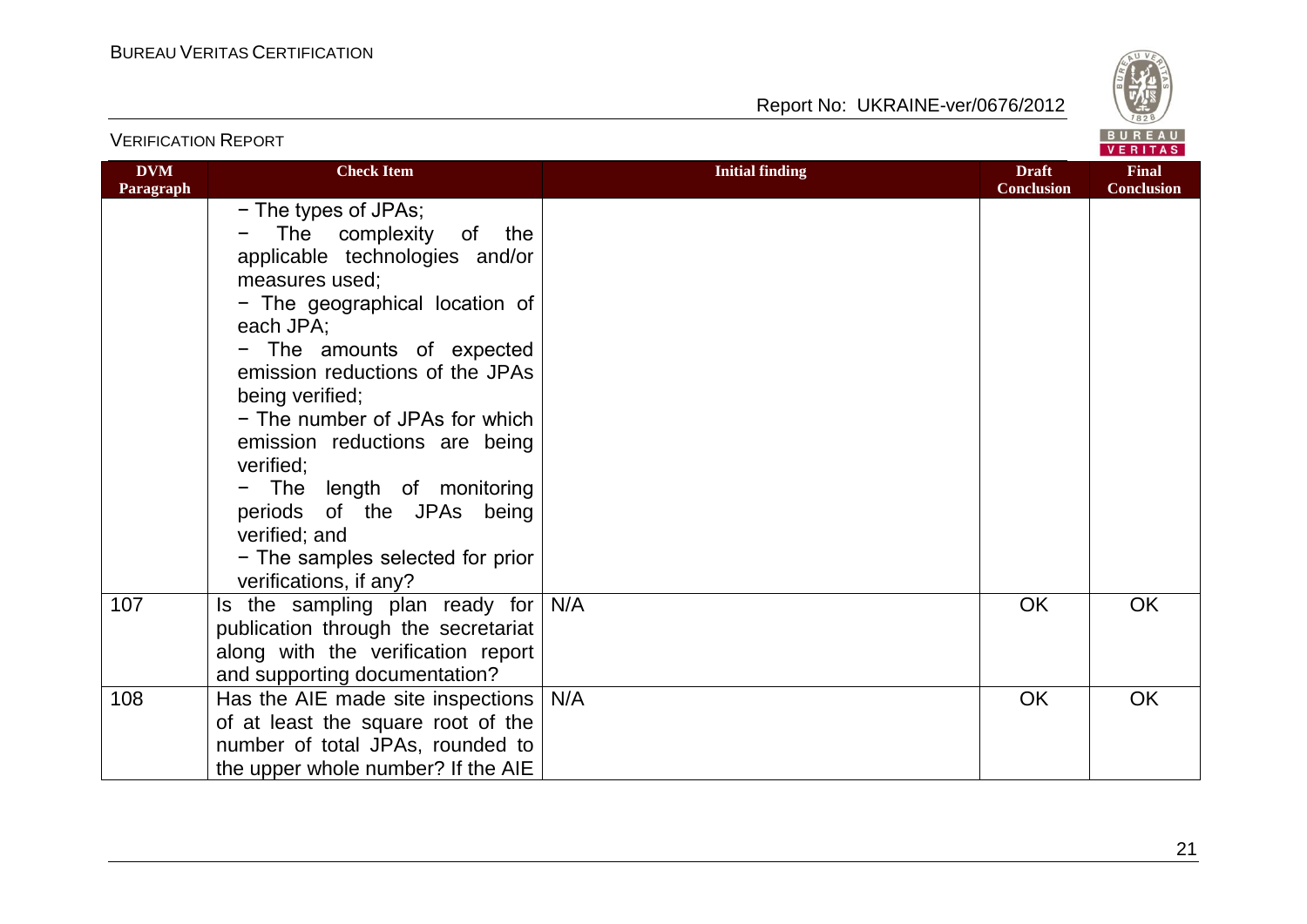

| <b>VERIFICATION REPORT</b> |                                                                                                                                                                                                                                     |                        | BUREAU<br><b>VERITAS</b>          |                                   |
|----------------------------|-------------------------------------------------------------------------------------------------------------------------------------------------------------------------------------------------------------------------------------|------------------------|-----------------------------------|-----------------------------------|
| <b>DVM</b><br>Paragraph    | <b>Check Item</b>                                                                                                                                                                                                                   | <b>Initial finding</b> | <b>Draft</b><br><b>Conclusion</b> | <b>Final</b><br><b>Conclusion</b> |
|                            | makes no site inspections or fewer<br>site inspections than the square<br>root of the number of total JPAs,<br>whole<br>rounded to the upper<br>number, then does the AIE provide<br>a reasonable explanation and<br>justification? |                        |                                   |                                   |
| 109                        | Is the sampling plan available for<br>submission to the secretariat for<br>the JISC.s ex ante assessment?<br>(Optional)                                                                                                             | N/A                    | <b>OK</b>                         | <b>OK</b>                         |
| 110                        | If the AIE learns of a fraudulently<br>included JPA, a fraudulently<br>monitored JPA or an inflated<br>number of emission reductions<br>claimed in a JI PoA, has the AIE<br>informed the JISC of the fraud in<br>writing?           | N/A                    | <b>OK</b>                         | <b>OK</b>                         |

22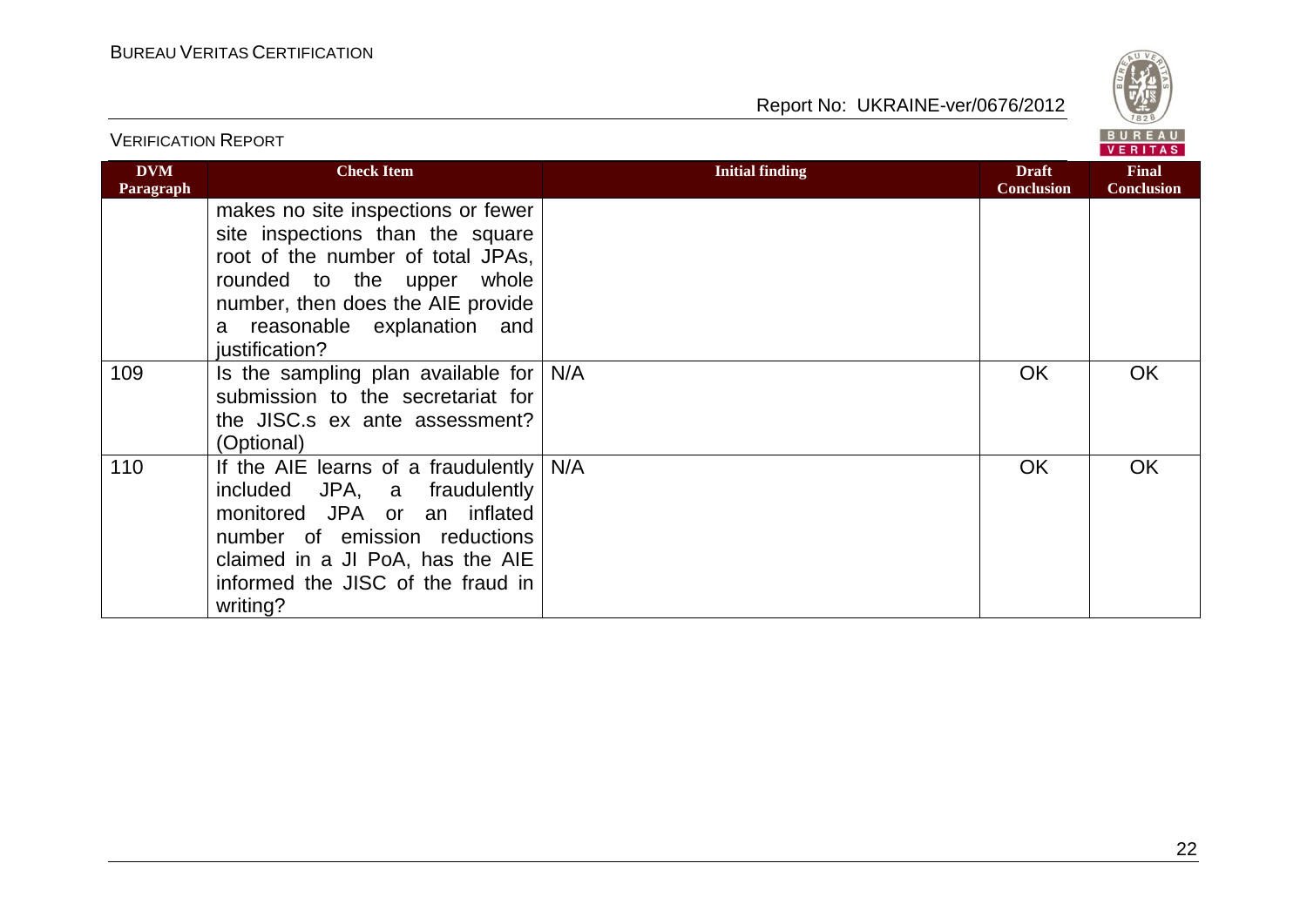

#### VERIFICATION REPORT

**Table 2 Resolution of Corrective Action and Clarification Requests**

| Draft report clarification and corrective<br>action requests by verification team                                                                                  | Ref. to<br>checkli<br>st<br>questio<br>n in<br>table 1 | Summary of project participant<br>response                      | <b>Verification team</b><br>conclusion                              |
|--------------------------------------------------------------------------------------------------------------------------------------------------------------------|--------------------------------------------------------|-----------------------------------------------------------------|---------------------------------------------------------------------|
| Corrective Action Request (CAR) 01.<br>Please provide the Letter of Approval<br>issued by the DFP of Ukraine. Please also<br>specify ITL of the project in the MR. |                                                        | Letter of Approval issued by the<br>DFP of Ukraine is provided. | LoAs were provided to the<br>verification team. Issue is<br>closed. |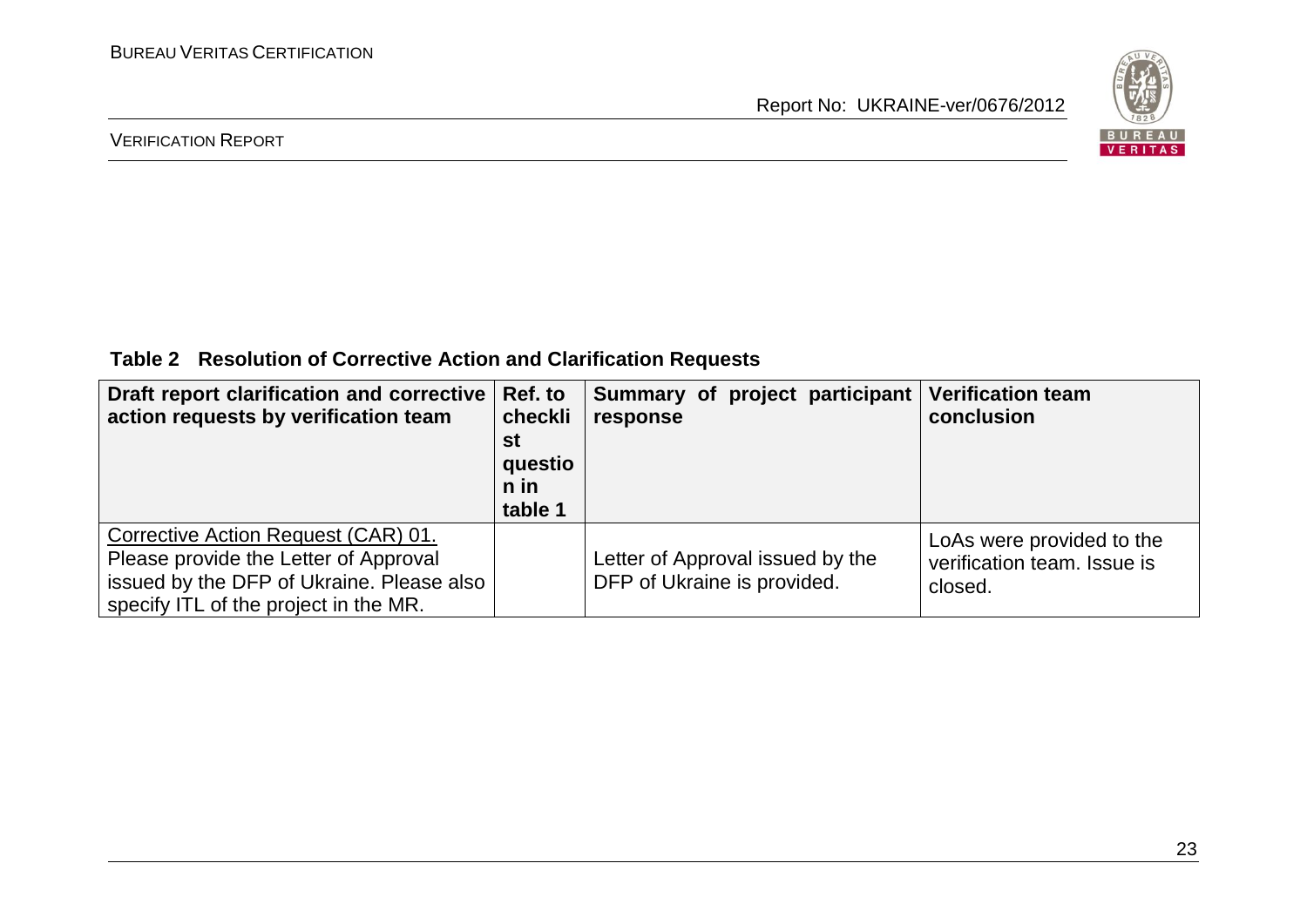

| <b>VERIFICATION REPORT</b>                                                                              |                                                                                                                                                                                                                                                                                                                                                                                                                                                                                                                                                                                         | BUREAU<br>VERITAS |
|---------------------------------------------------------------------------------------------------------|-----------------------------------------------------------------------------------------------------------------------------------------------------------------------------------------------------------------------------------------------------------------------------------------------------------------------------------------------------------------------------------------------------------------------------------------------------------------------------------------------------------------------------------------------------------------------------------------|-------------------|
| Corrective Action Request (CAR) 02.<br>Please specify ITL of the project in the<br>MR.                  | In accordance with JOINT<br><b>IMPLEMENTATION</b><br><b>DETERMINATION AND</b><br><b>VERIFICATION MANUAL</b><br>paragraphs 90 "The AIE should<br>assess whether at least one written<br>project approval by a Party<br>involved in the JI project, other<br>than the host Party(ies), has been<br>issued by the DFP of that Party<br>when submitting the first<br>verification report to the secretariat<br>for publication in accordance with<br>paragraph 38 of the JI guidelines,<br>at the latest". Project approval by<br>Parties involved is provided to the<br>verification team. | Issue is closed.  |
| Corrective Action Request (CAR) 03.<br>Please exclude reference 2 from p.3 of<br>the Monitoring report. | Excluded                                                                                                                                                                                                                                                                                                                                                                                                                                                                                                                                                                                | CAR is closed.    |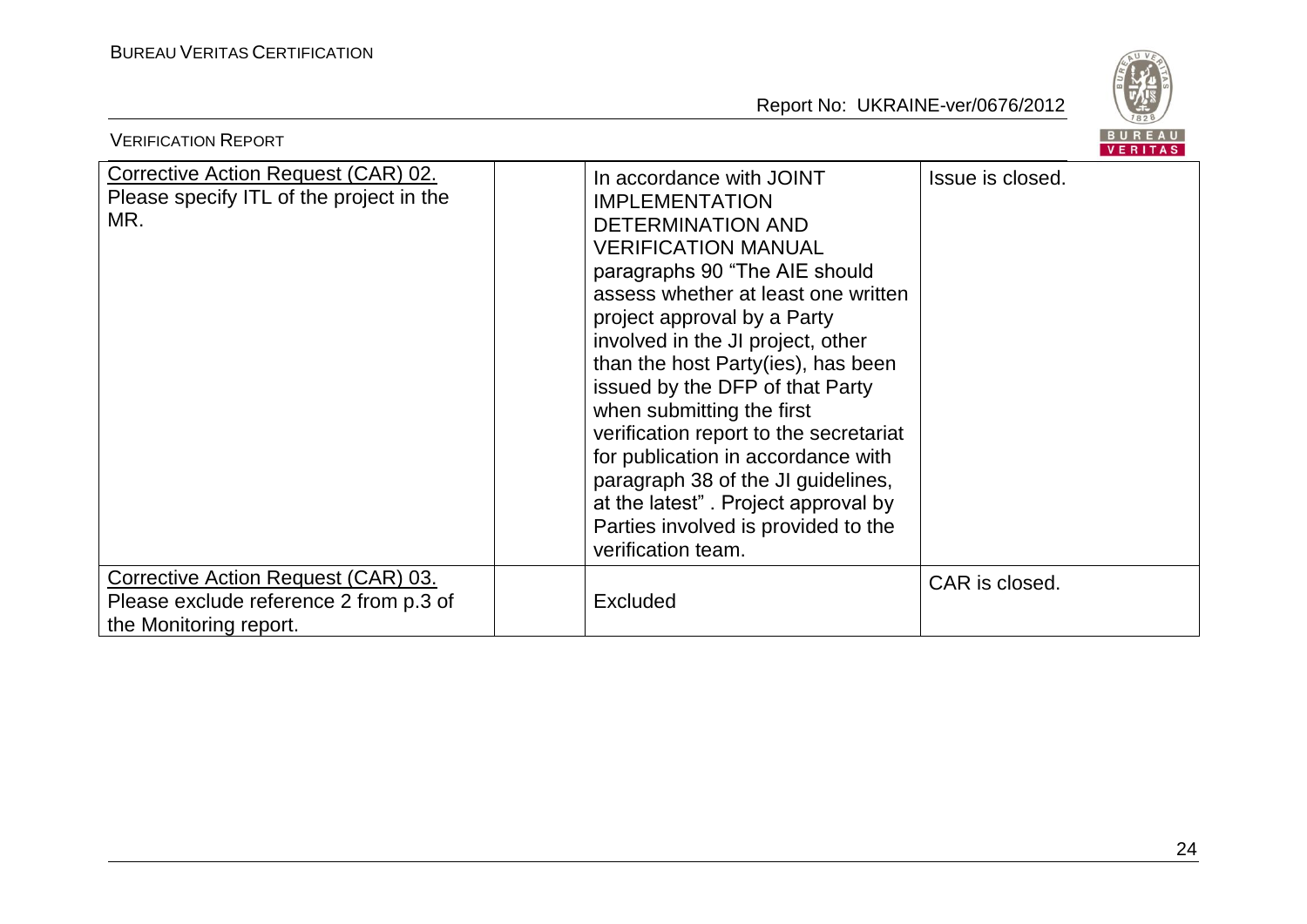

| <b>VERIFICATION REPORT</b>                                                                                                                               |                                                                                                                                                                                                                                                                                                                  | BUREAU<br>VERITAS                                                                          |
|----------------------------------------------------------------------------------------------------------------------------------------------------------|------------------------------------------------------------------------------------------------------------------------------------------------------------------------------------------------------------------------------------------------------------------------------------------------------------------|--------------------------------------------------------------------------------------------|
| Corrective Action Request (CAR) 04.<br>Reference 6 does not contain the referred<br>value 0.85. Please correct or clarify how<br>the value was achieved. | Reference is corrected. The<br>referred value 0.85 kg/m3 is taken<br>as an average between two<br>suggested types of diesel: summer<br>and winter<br>http://elarum.ru/info/standards/gost<br>- 305-82/table 2 from GOST 305-<br>82 Diesel Fuel. Specifications.<br>Values are converted from kg/m3<br>into kg/l. | CAR is closed based on the<br>appropriate explanation of<br>the origin of requested value. |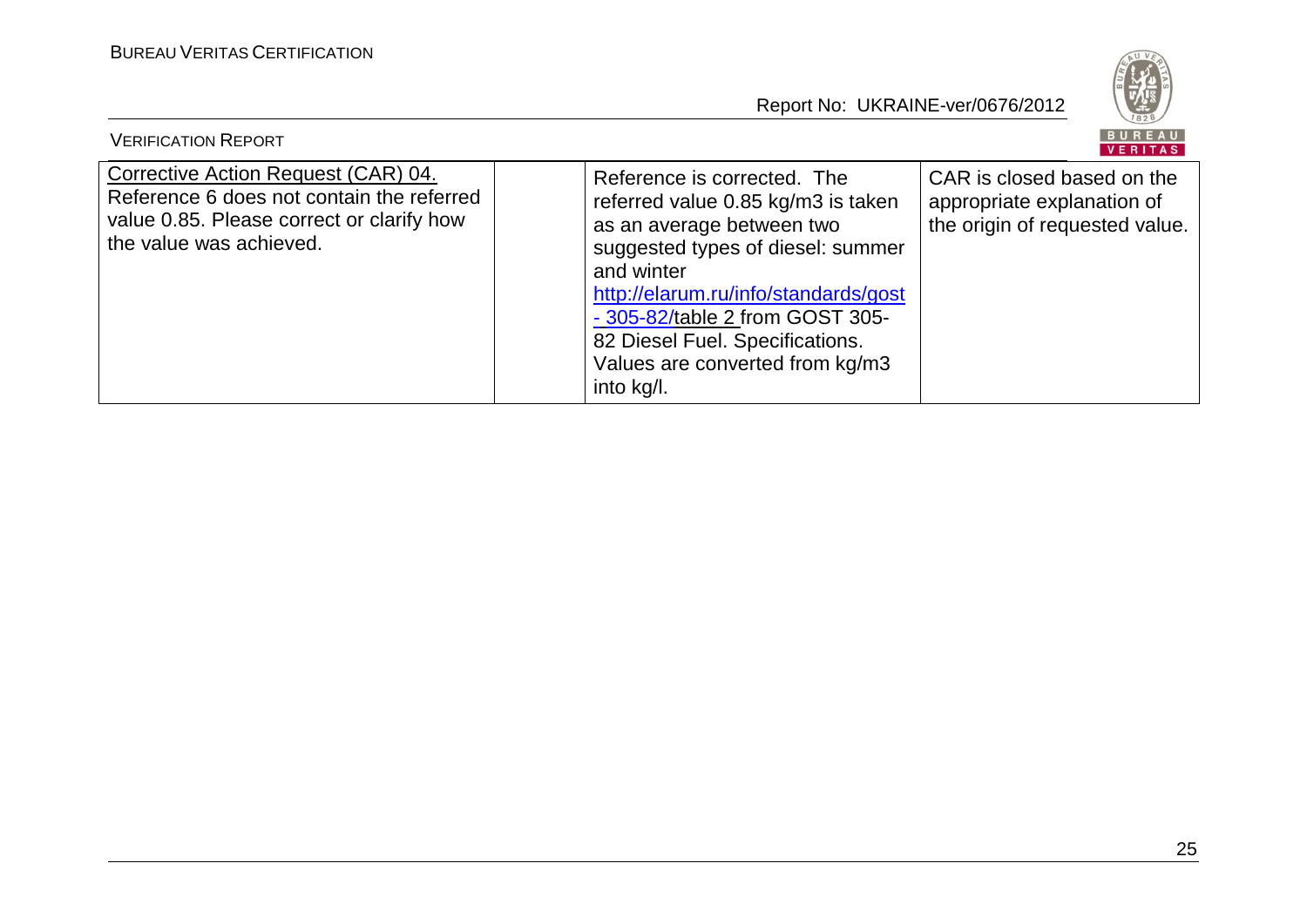

| <b>VERIFICATION REPORT</b>                                                                                                                                                     |                                                                                                                                                                                                                                                                                                                                                                                                                                                                                                                                                                                                                                                                                                                                                                                                                  | BUREAU<br><b>VERITAS</b>                                                                                        |
|--------------------------------------------------------------------------------------------------------------------------------------------------------------------------------|------------------------------------------------------------------------------------------------------------------------------------------------------------------------------------------------------------------------------------------------------------------------------------------------------------------------------------------------------------------------------------------------------------------------------------------------------------------------------------------------------------------------------------------------------------------------------------------------------------------------------------------------------------------------------------------------------------------------------------------------------------------------------------------------------------------|-----------------------------------------------------------------------------------------------------------------|
| <b>Corrective Action Request (CAR) 05.</b><br>For the parameter $EF_{CH4, \text{CM}}$ please use<br>the latest version of NIR for 1990-2010.<br>Please check the reference 11. | In latest NIR of Ukraine 1990-2010<br>asserts that there is coefficient of<br>methane emission for coal that is<br>already mined 2,4 m3/t (p.122). 2,4<br>$m3/t$ (p.122) is a coefficient of<br>emissions of methane in the post-<br>coal mining whereas in our<br>calculations we use another<br>coefficient such as average rate for<br>fugitive methane emissions from<br>coal mining. The principal<br>difference between these two<br>factors is one takes into account<br>the emissions of methane during<br>the mining, while another - post<br>production. The period after the<br>coal is not considered in the<br>project. That is why we use<br>average rate for fugitive methane<br>emissions from coal mining from<br>latest NIR where the coefficient is<br>presented. Reference 11 is<br>checked. | Explanation provided was<br>analyzed by the verification<br>team and found to be<br>appropriate. CAR is closed. |
| Corrective Action Request (CAR) 06.<br>Please check and correct the reference<br>11.                                                                                           | See answer to CAR 05.                                                                                                                                                                                                                                                                                                                                                                                                                                                                                                                                                                                                                                                                                                                                                                                            | Closed.                                                                                                         |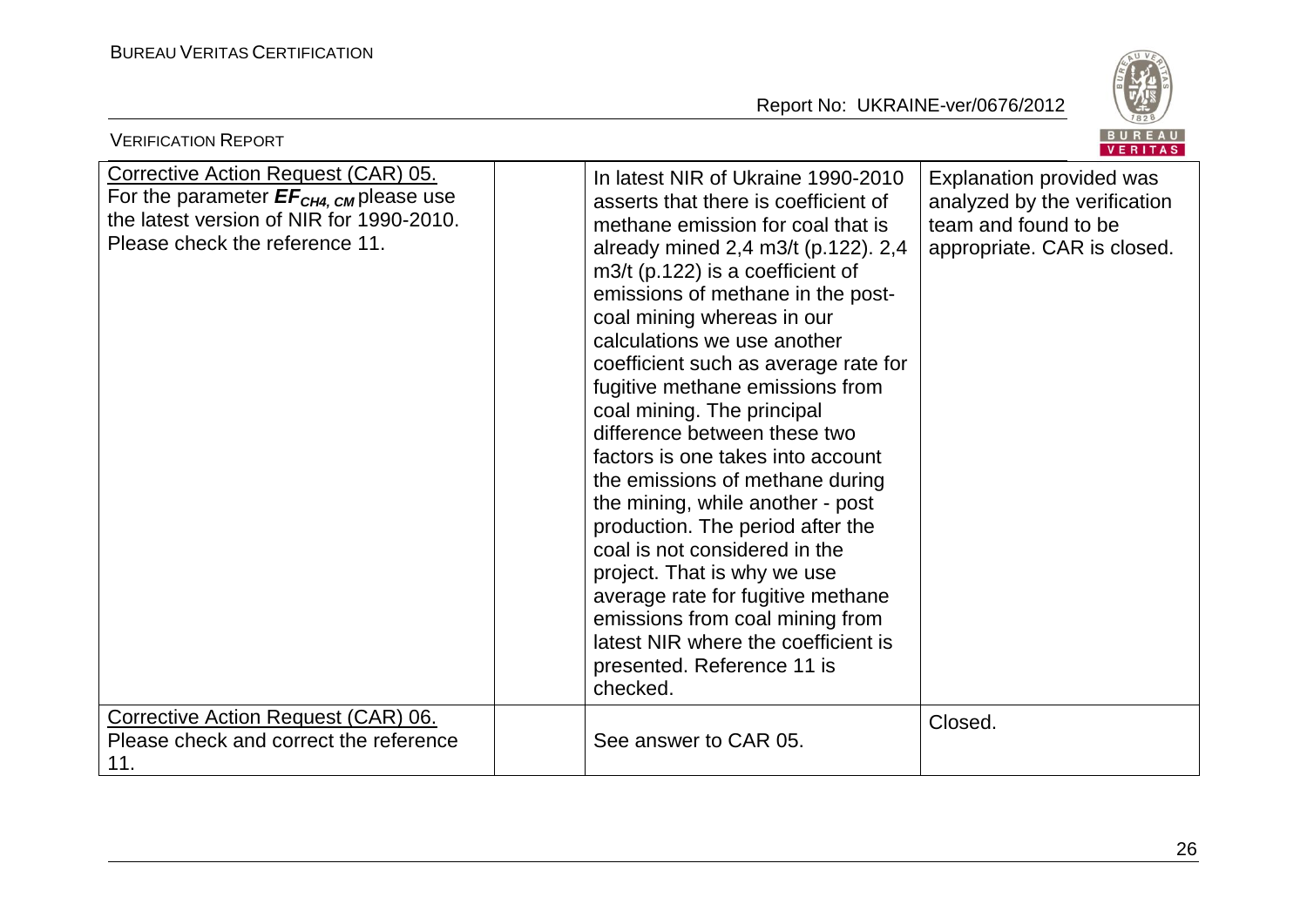

| <b>VERIFICATION REPORT</b>                                                                                                                                                                          |                                                                                                                                                                                                                               | <b>BUREAU</b><br>VERITAS                                               |
|-----------------------------------------------------------------------------------------------------------------------------------------------------------------------------------------------------|-------------------------------------------------------------------------------------------------------------------------------------------------------------------------------------------------------------------------------|------------------------------------------------------------------------|
| Corrective Action Request (CAR) 07.<br>Please provide passport and calibration<br>certificates that ensure accuracy of<br>measuring in the monitoring period for<br>scales weighing extracted coal. | Passport and calibration<br>certificates that ensure accuracy of<br>measuring in the monitoring period<br>for scales is provided. In MR v1<br>was made a mistake in the dates of<br>calibration. The mistake is<br>corrected. | Issue is closed based on the<br>analysis of documentation<br>provided. |
| Corrective Action Request (CAR) 08.<br>Please provide passport and calibration<br>certificate for electric power meters.                                                                            | Passport and calibration certificate<br>for electric power meters are<br>provided.                                                                                                                                            | Issue is closed based on the<br>analysis of documentation<br>provided. |
| Corrective Action Request (CAR) 09.<br>Please provide the documental evidences<br>that training of personnel was conducted<br>in each year of the monitoring period.                                | The documental evidences that<br>training of personnel was<br>conducted according to schedule<br>are provided.                                                                                                                | Issue is closed based on the<br>analysis of documentation<br>provided. |
| Corrective Action Request (CAR) 10.<br>Please provide the numbers for all the<br>tables in the MR (see table on p.4 of the<br>MR).                                                                  | The numbers for all the tables in<br>the MR is provided.                                                                                                                                                                      | CAR is closed based on the<br>corrections in the MR.                   |
| <b>Clarification Request (CL) 01.</b><br>Please clarify whether dismantling facility<br>was operational for the whole monitoring<br>period or were there any stoppages in its<br>operation?         | Scheduled downtimes for repairs<br>and due to the severe frosts is<br>presented in sheet "data" of excel<br>file and in section B.1 of MR.                                                                                    | CL is closed                                                           |